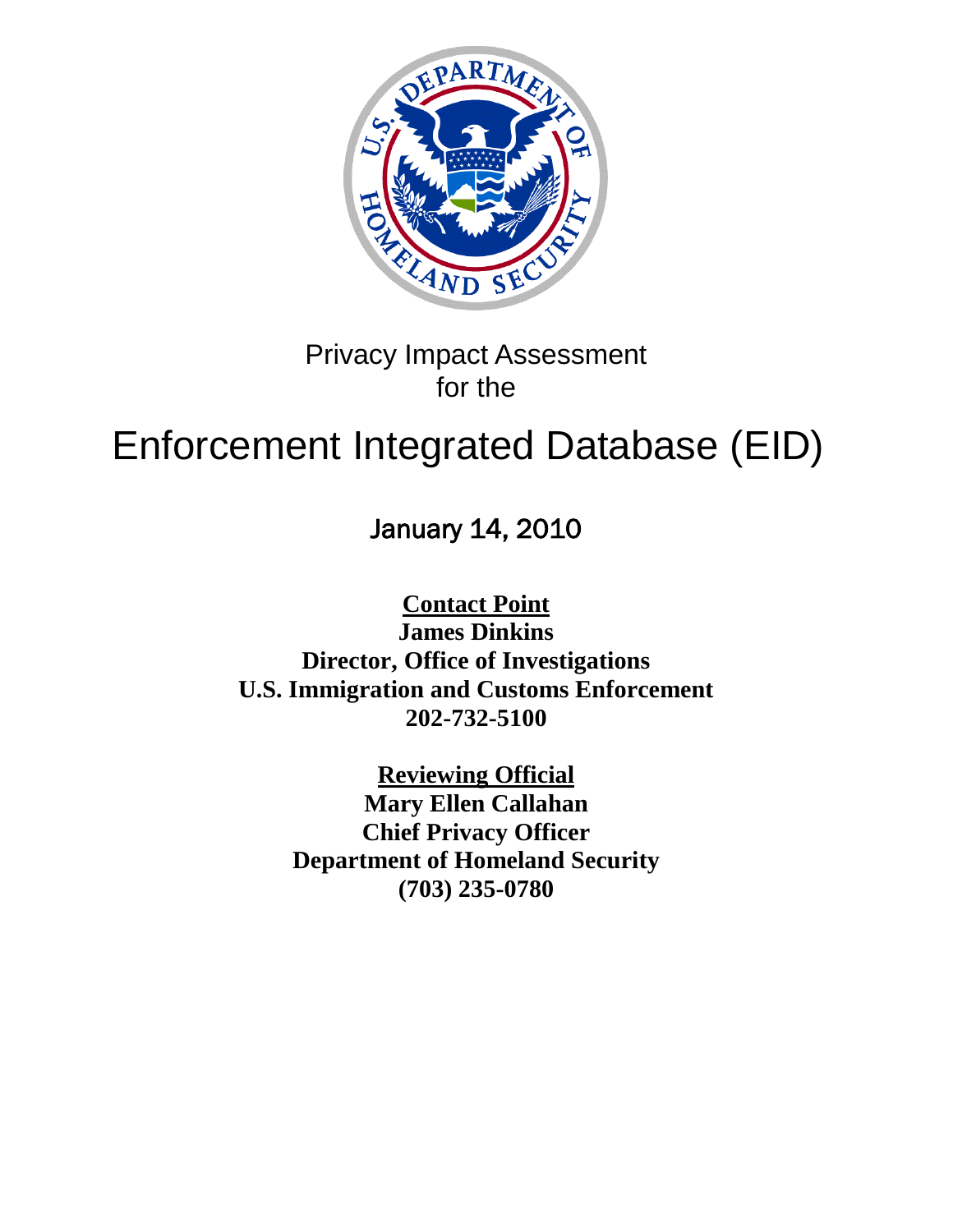

# **Abstract**

The Enforcement Integrated Database (EID) is a Department of Homeland Security (DHS) shared common database repository for several DHS law enforcement and homeland security applications. EID captures and maintains information related to the investigation, arrest, booking, detention, and removal of persons encountered during immigration and criminal law enforcement investigations and operations conducted by U.S. Immigration and Customs Enforcement (ICE) and U.S. Customs and Border Protection (CBP), both agencies within DHS. The majority of records in EID are predicated on ongoing DHS law enforcement activity. This privacy impact assessment (PIA) is being completed to provide additional notice of the existence of the EID and the applications that access EID, and to publicly document the privacy protections that are in place for the system.

# **Overview**

 $\overline{a}$ 

EID is a common database repository owned and operated by U.S. Immigration and Customs Enforcement (ICE) that supports the law enforcement activities of certain DHS components. EID is the repository for all records created, updated, and accessed by a number of software applications collectively referred to as the "ENFORCE applications." EID and the ENFORCE applications capture and maintain information related to the investigation, arrest, booking, detention, and removal of persons encountered during immigration and law enforcement investigations and operations conducted by ICE and U.S. Customs and Border Protection's (CBP) Office of Border Patrol and Office of Field Operations. An event-based record for each encounter is created in EID, but the system provides users the capability to access a person-centric view of the data as well through accessing data within the ENFORCE applications. Users can also print reports, notices, and other documents containing EID data, which are typically retained in criminal and administrative investigative case files and in Alien Files (A-Files). Immigration related forms generated by the system are also sent to courts and other agencies to support the advancement and adjudication of DHS and Department of Justice immigration cases. Forms and data may also be provided to the criminal courts of the United States.

This PIA describes the EID and the ENFORCE applications that use the EID as a data-store to support DHS law enforcement processes and workflows, especially those related to the enforcement of immigration laws. As an alleged immigration violator (i.e., subject) moves through the enforcement process, DHS personnel create, modify, and access the data stored in the EID's central data repository using different ENFORCE applications. Which ENFORCE application is used depends on the particular phase of the immigration enforcement process a subject is in (arrest, booking, detention, or removal). For example, the ENFORCE Apprehension Booking Module is used to process arrests during the immigration process, but also supports ICE's arrest and booking of subjects for violations of U.S. customs laws and other federal criminal laws. Each ENFORCE application is described below.<sup>1</sup>

 $<sup>1</sup>$  In addition to the applications described in this PIA, CBP is developing an application called SIGMA, which will</sup> provide CBP personnel with a modernized user interface to EID. SIGMA will provide an alternate way for CBP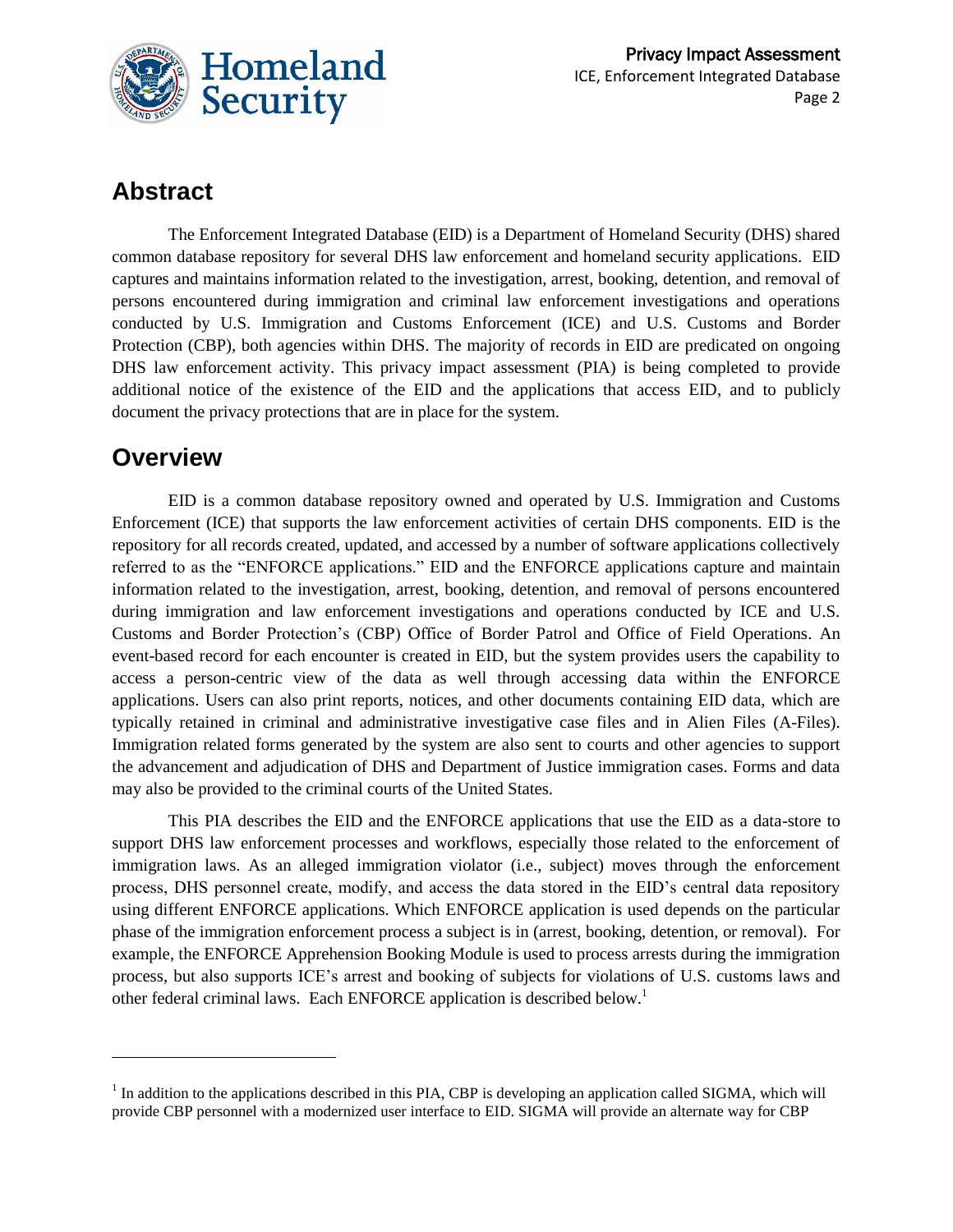

#### *ENFORCE Apprehension Booking Module (EABM)*

EABM is an event-based application that integrates and supports law enforcement arrest and booking functions including apprehension processing, fingerprint and photographic identification, recording of allegations and charges, preparation and printing of appropriate forms, and interfaces with other applications. ICE and CBP use the EABM to track the apprehension of individuals (both non-U.S. Citizens and U.S. Citizens) who have been arrested by ICE or CBP for violating U.S. customs and other federal criminal laws, and/or violations of administrative or criminal provisions of the Immigration and Nationality Act (Title 8, United States Code). The EABM also allows for the creation of records about individuals who are either the subject of ongoing criminal investigations or who are amenable<sup>2</sup> to removal proceedings but are not in the custody of DHS. These "subject" records may be used as part of an ongoing investigation and sometimes are used to place immigration detainers<sup>3</sup> when DHS is seeking custody of an alien who is already in the custody of another federal, state, or local law enforcement agency. EABM also receives information from the U.S. Visitor and Immigration Status Indicator Technology (US-VISIT) program's IDENT biometric database, such as the subject's Fingerprint Identification Number and photographs.<sup>4</sup> EID uses the Fingerprint Identification Number to identify EID records that may be about the same person, enabling the user to determine whether to link the records. EABM is also used to record biographical information of those prisoners that ICE holds for the U.S. Marshals Service under an interagency agreement.

#### *ENFORCE Alien Detention Module (EADM)*

 $\overline{\phantom{a}}$ 

EADM is an application that allows the ICE Office of Detention and Removal Operations (DRO) to track the detention of subjects in ICE custody charged with violations of the Immigration and Nationality Act. EADM contains "subject records" about aliens who are in or about to begin immigration proceedings to remove them from the United States based on their immigration status. EADM uses data collected through EABM at the time of a subject's arrest and booking. EADM is also integrated with the ENFORCE Alien Removal Module, described below. EADM is also used to track prisoners that ICE detains for the U.S. Marshals Service under an agreement with ICE. When a subject is released from detention, EADM is updated to indicate the date of release and release type (e.g., release on bond).

personnel who are current ENFORCE applications users to access and write to EID. SIGMA details will be addressed in a separate PIA.

 $2$  The term "amenable" in this context means "liable to be brought to account" when an alien appears to be in violation of the Immigration and Nationality Act. The term "amenable" is used to distinguish it from the term ―eligible,‖ which is used when DHS (specifically, U.S. Citizenship and Immigration Services) can issue a benefit to an alien.

<sup>&</sup>lt;sup>3</sup> DHS employees designated as immigration officers/agents (as defined by the Immigration and Nationality Act Section 101(a)(18)) have legal authority to issue an Immigration Detainer-Notice of Action to any other Federal, State, or local law enforcement agency. The Immigration Detainer advises that agency that DHS seeks custody of an alien presently in the custody of that agency for the purpose of arresting and removing the alien from the U.S. The detainer is a request that such agency advise DHS before the alien is released from custody so that DHS can arrange to assume custody of the alien.

<sup>&</sup>lt;sup>4</sup> The Fingerprint Identification Number is a number assigned by US-VISIT to each unique set of fingerprints in the IDENT database. *See* DHS/USVISIT-0012 DHS Automated Biometric Identification System (IDENT), 72 FR 31080, June 5, 2007.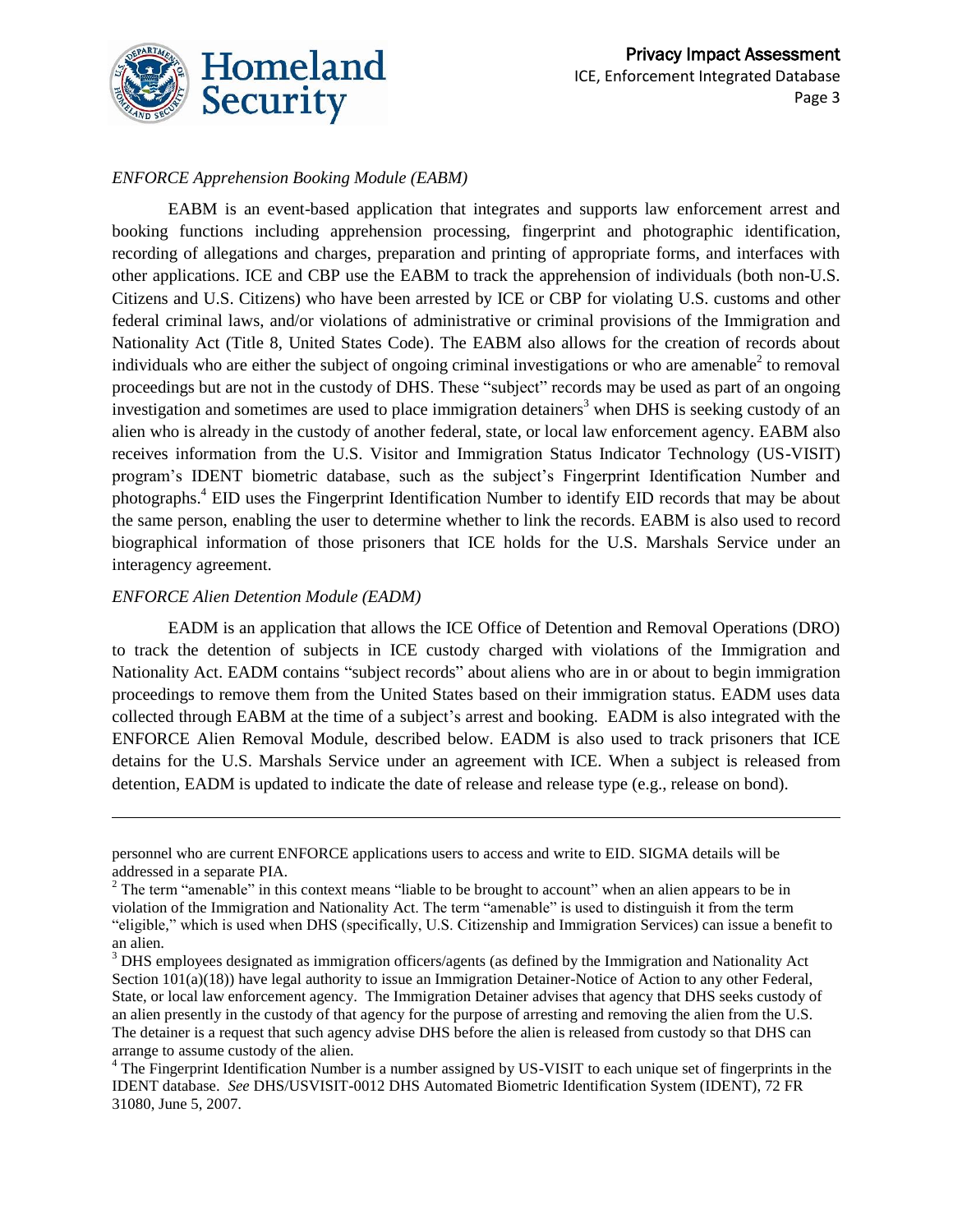

#### *ENFORCE Alien Removal Module (EARM)*

EARM is an application that supports ICE's processing and removal of aliens from the United States. ICE DRO personnel use EARM primarily as a case management tool to track the status of alien removal proceedings. EARM provides personal identifiers, photographs, and details of removal case proceedings to aid DRO in carrying out the removal of aliens from the United States. EARM is currently in its first phase of release; future releases will provide additional capabilities in support of detention and removal business processes and will interface with internal and external enforcement systems to support alien removals, detentions, and alternative-to-detention program activities. Subject arrest and booking information collected through EABM is accessed and used by DRO personnel during the detention and removal processes through EADM and EARM. Using EARM, a user may be able to view the entire detention history of a subject in ICE custody (all prior or current detention record data captured in the EID). While EABM, EADM, and EARM each allow for different user access privileges and support different stages of the law enforcement process, they all use and access a centralized set of data on the individual which enhances data accuracy and currency. EARM and EADM replaced the Deportable Alien Control System (DACS), a legacy Immigration and Naturalization Service system that has been retired.

In conjunction with case management, DHS captures fingerprints and photographs in this process through the Enforcement Automated Biometric Identification System (WebIDENT) and Mobile IDENT. This information is maintained in IDENT. All case management information related to this information is maintained in EID.

#### *Enforcement Automated Biometric Identification System (WebIDENT)*

WebIDENT is an application that is used to capture fingerprints and photographs during the arrest and booking of subjects by ICE, CBP, and U.S. Coast Guard law enforcement personnel. WebIDENT submits the fingerprints and photographs to the US-VISIT IDENT biometric database and submits fingerprints to the Federal Bureau of Investigation (FBI) Integrated Automated Fingerprint Identification System (IAFIS) database for storage and for fingerprint-based criminal records checks.<sup>5</sup> WebIDENT receives and displays the results of fingerprint searches against IDENT and IAFIS and has the ability to retrieve additional information from U.S. Department of State (DOS) databases pertaining to visa issuance and passport data based off of the fingerprint match. For arrests entered through EABM, IDENT sends WebIDENT the Fingerprint Identification Number for the subject, which is then stored in the subject's EID record.

#### *Mobile IDENT*

 $\overline{a}$ 

Mobile IDENT is a Web interface that enables DHS officers/agents to perform fingerprint checks through WebIDENT from the field using a laptop computer and portable fingerprint scanner with a virtual private network (VPN) connection. The purpose of Mobile IDENT is to improve processing times when DHS officers/agents conduct apprehensions in the field. It allows DHS personnel to determine a subject's immigration status in the field without driving long distances to DHS offices, thereby improving

<sup>5</sup> *See* Justice/FBI-009 Fingerprint Identification Records System (FIRS) System of Records Notice, 64 FR 52347, Sept. 28, 1999.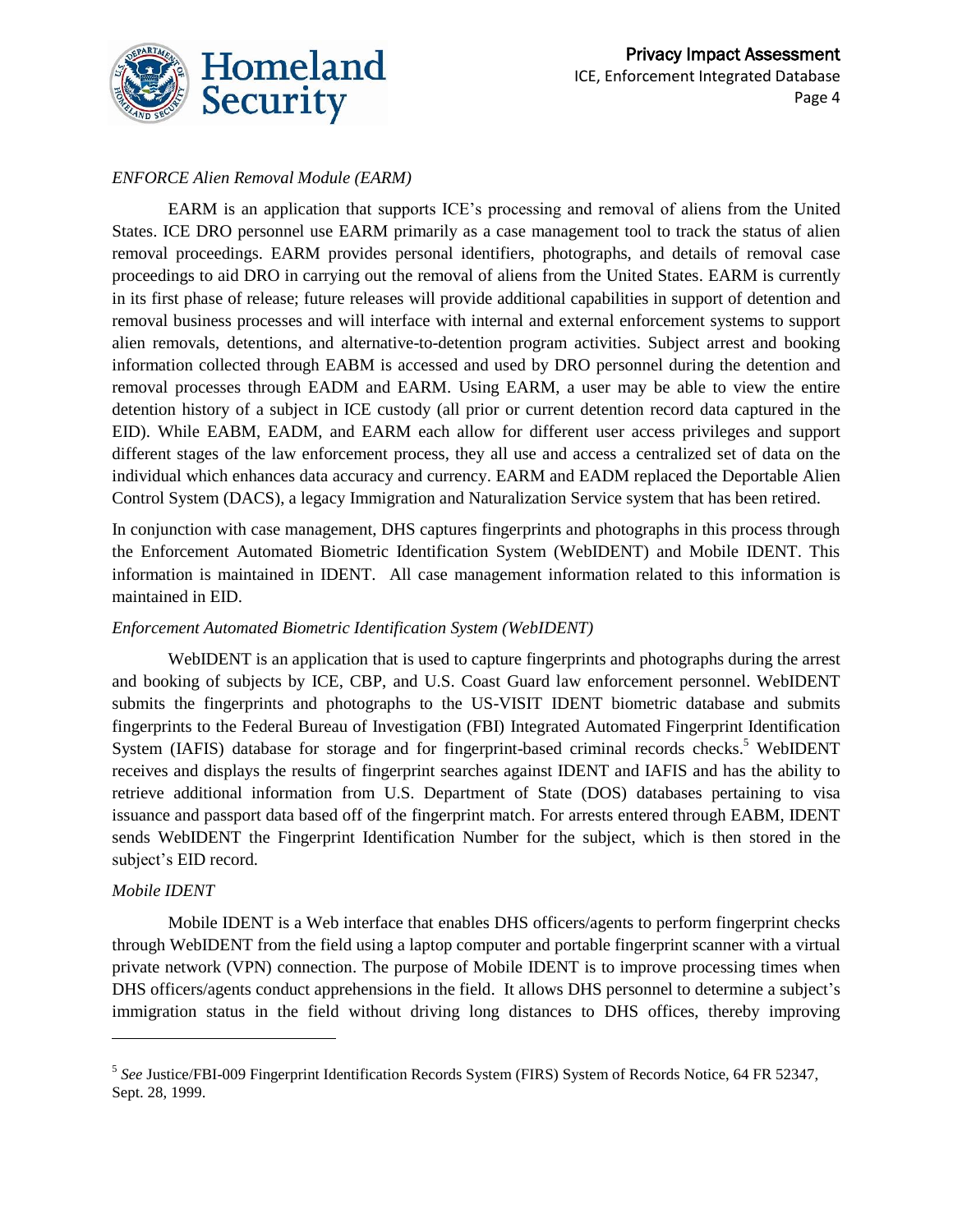

processing times and enabling appropriate releases onsite. For example, the U.S. Coast Guard uses Mobile IDENT to access WebIDENT remotely in order to verify the identity of individuals encountered on vessels at sea using fingerprints or photographs. Mobile IDENT also allows DHS officers/agents to modify, read, and create alien booking records, including fingerprint and/or photographic data, in EABM and WebIDENT, while storing no data on the device itself. Data created, accessed, or modified by Mobile IDENT is maintained in EID, as mentioned above fingerprints and photographs are only stored in IDENT.

#### *User Account Management (UAM) Module*

UAM is an application that creates and maintains user accounts for the other ENFORCE applications described above. The UAM centralizes the storage and management of user data, user accounts, and user-associated role assignments for all other ENFORCE applications. UAM eliminates the need to maintain user data within each ENFORCE application.

#### EID Data Collection and Users

Data that is added to the EID during the course of the described activities is either manually entered by an authorized user or electronically transmitted to update an EID record via a system-tosystem interface. EID information is directly collected from aliens, suspects, associates, and witnesses during the course of immigration and criminal law enforcement and investigative activities.

Users of ENFORCE applications are DHS law enforcement agents/officers (which include ICE Agents and Officers; CBP Officers and Border Patrol Agents, Office of the Inspector General Special Agents, and Task Force Officers), immigration officers (including U.S. Citizenship and Immigration Services (USCIS) Adjudication Officers and Asylum Officers), and law enforcement support personnel.

#### Typical Transactions

 $\overline{\phantom{a}}$ 

*Criminal Arrest*: A DHS officer/agent arrests an individual for violating a criminal statute and brings him or her to a federal facility for booking. The officer/agent creates an event using EABM to capture the date, time, location, charges, and other details of the arrest. The officer/agent captures the subject's fingerprints using an approved electronic fingerprint scanning device and the WebIDENT application. The officer/agent also enters into EABM addresses, employment records, phone numbers, and other pertinent information, such as historical criminal and immigration data, attorney information (if any), law enforcement agencies that assisted in the arrest and/or investigation, and a narrative describing the circumstances of the arrest. The subject is then physically booked into a U.S. Marshals Service or Bureau of Prisons detention facility for further criminal proceedings. The records in EID are appropriately updated to reflect further proceedings.

*Administrative Immigration Arrest and Detention*: An administrative immigration arrest follows the process described above for a criminal arrest except that the ICE officer/agent uses EABM to enter the appropriate administrative charges as well, which pertain solely to violations of immigration laws. <sup>6</sup> The

<sup>&</sup>lt;sup>6</sup> If a subject is arrested under criminal and administrative charges, the officer/agent adds both administrative and criminal charges to the record in EID. The criminal processes are carried out first before the administrative immigration case will proceed.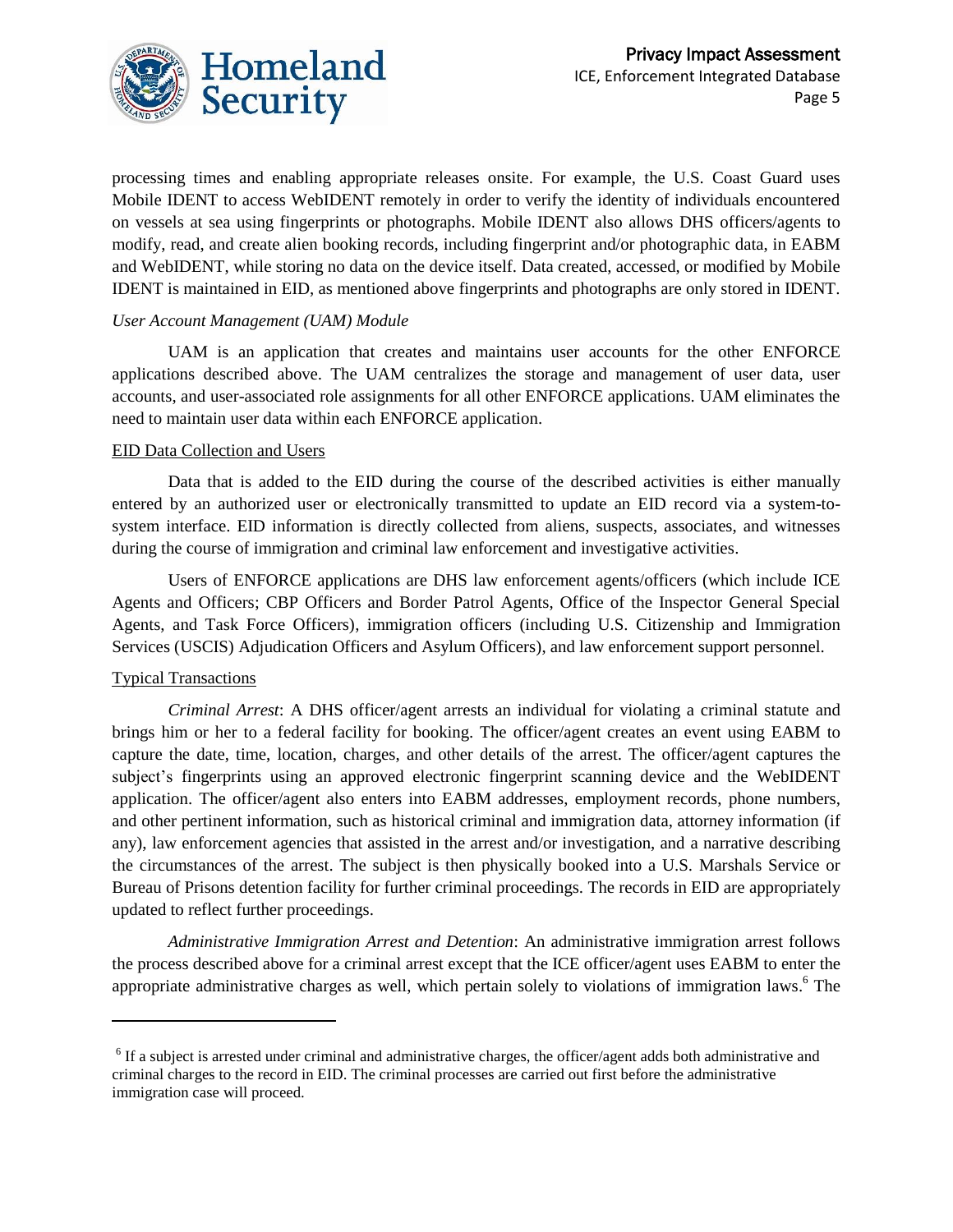

officer/agent then prints the system-generated forms required to initiate immigration court proceedings to remove the subject from the United States. EABM does not allow a user to print these forms where the subject has been identified in the system as a U.S. citizen or national.

An ICE officer/agent then uses the 'Book-In/Out' function in EADM to initiate the subject's detention in an approved immigration detention facility. An immigration officer then monitors the subject's detention status and removal proceedings using EADM and EARM. If a subject is released from detention while still in the United States (e.g., released on bond), the immigration officer will use EADM to modify their custody status to show that they have been released on bond. If a subject fails to comply with the terms of their release (e.g., fails to report to a scheduled hearing) and an immigration judge subsequently orders them removed in absentia, the immigration officer will use EARM to modify their case status to reflect that they are now considered a fugitive.

*Immigration Removal Proceedings*: Following the administrative arrest of a subject and the initiation of removal proceedings in EABM, EARM automatically creates a removal case and assigns it to the appropriate DRO field office. Once a subject is booked into an immigration detention facility, an immigration officer uses EADM and EARM to manage the detention and to monitor the status and progress of the immigration proceedings against the subject in immigration court until completed. Using EARM, the DRO field office documents key actions and/or decisions for the proceedings such as the issuance of a removal order, the filing and outcome of an appeal, requests for and receipt of foreign government travel documents, and actual removal departure information. The EARM removal case is formally closed when the alien is removed from the United States (or voluntarily departs), or when the immigration court proceedings are concluded and the alien is permitted to remain legally in the United States.

#### EID Architecture

The EID exists in four technically discrete environments: development, operational, testing, and training. The development environment is used during the design and development of EID database modifications and ENFORCE applications. The operational environment stores information created during DHS immigration and law enforcement investigations and operations. This information constitutes the official records of these DHS activities. The testing environment is used during pre-deployment testing of EID database changes and ENFORCE applications. The training environment is used to conduct user training. Development, test, and training environments use dummy biometric, biographic, or encounter-related data rather than real data.

Associated data repositories, the EID Datamart (EID-DM), the EARM Datamart (EARM-DM), and the ICE Integrated Decision Support (IIDS) System, are subsets of the EID database repository that provide a continuously updated snapshot of selected EID data. The purpose of the EID-DM, EARM-DM, and IIDS is to support DHS requirements to query EID data for operational or executive reporting purposes. EID-DM, EARM-DM, and IIDS are queried instead of EID to protect the integrity of the live data held in the EID operational environment and to prevent the performance of EID and the ENFORCE applications from being diminished. Access to the EID-DM, EARM-DM, and IIDS is read-only, so no data values are changed by users that query them. These data repositories are typically used to generate management reports and statistics from EID data.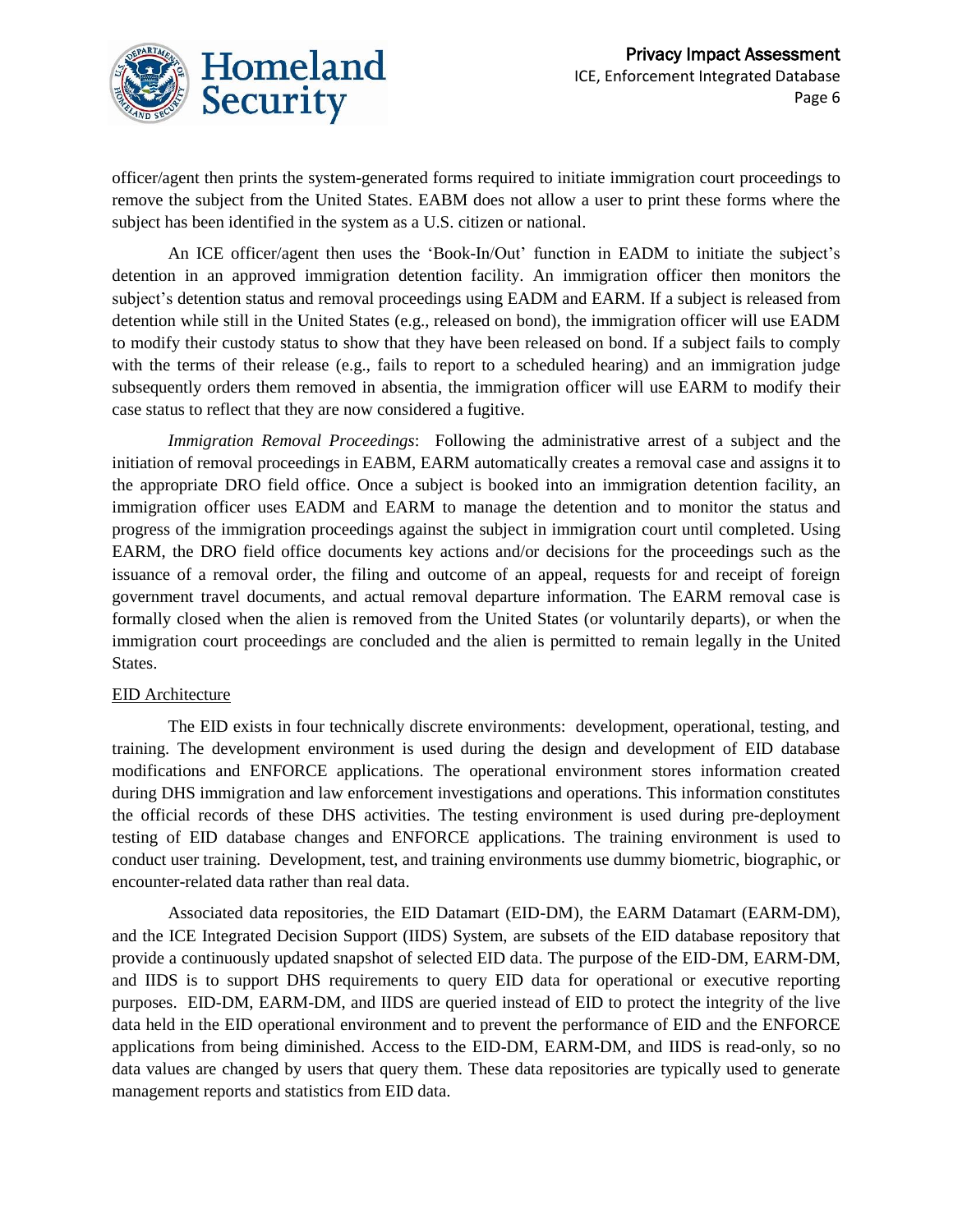

The EID-DM contains data on arrests (including information on individuals who are subjects of investigations), incidents, processing (for removal), a subject's personal property. EARM-DM contains information on those subjects who have removal cases pending or have been removed from the United States. EARM-DM information includes travel document information, information on immigration court proceedings, arrests, charges, bonds, dockets, detention facilities, and detention inspections. IIDS contains biographic information, information about encounters between agents/officers and subjects, and apprehension and detention information about all persons in EID. Throughout the remainder of this document, all general references to EID data are intended to include the data stored in EID-DM, EARM-DM, and IIDS unless otherwise stated.

# **Section 1.0 Characterization of the Information**

*The following questions are intended to define the scope of the information requested and/or collected as well as reasons for its collection as part of the program, system, rule, or technology being developed.* 

# **1.1 What information is collected, used, disseminated, or maintained in the system?**

The EID maintains information that is collected and used by the ENFORCE applications to support DHS law enforcement efforts in the areas of immigration, customs and trade enforcement, national security, and other criminal laws enforced by DHS. Information about each individual in the EID is documented based on event-driven encounters, such as booking, arrest, detention, and removal. Therefore, an individual may be connected to multiple records in the system, each pertaining to a different event or encounter.

The personally identifiable information (PII) maintained in EID consists of biographical, descriptive, biometric, and encounter-related data about subjects who are arrested, detained, and/or removed, or amenable to removal, for criminal and/or administrative violations of the Immigration and Nationality Act and other criminal laws enforced by DHS. Biographic data includes name(s), aliases, date of birth, telephone numbers, addresses, nationality, citizenship, Alien Registration Number (A-Number), Social Security Number (SSN), passport number, visa information, employment history, educational history, immigration history, and criminal history. Descriptive data includes data such as height, weight, eye color, hair color, and any other unique physical characteristics (e.g., scars, marks, tattoos). Biometric data consists of fingerprints or photographs captured via WebIDENT, although this information is sent to IDENT and not permanently stored in EID. Encounter-related data is information about DHS's interaction with an individual during an event including, but not limited to, event location, document numbers, encounter or arrest date, and description of event and any violations.

In addition to the data described above, EID also maintains the following types of information:

Alias identities used by criminal suspects or immigration violators. Sometimes criminal suspects  $\bullet$ adopt the real identities of other persons as aliases, in which case PII pertaining to those individuals may be collected and maintained in EID. Alias information may include name, nationality, A-Number, date of birth, address, telephone number and other information relating to the alias identity.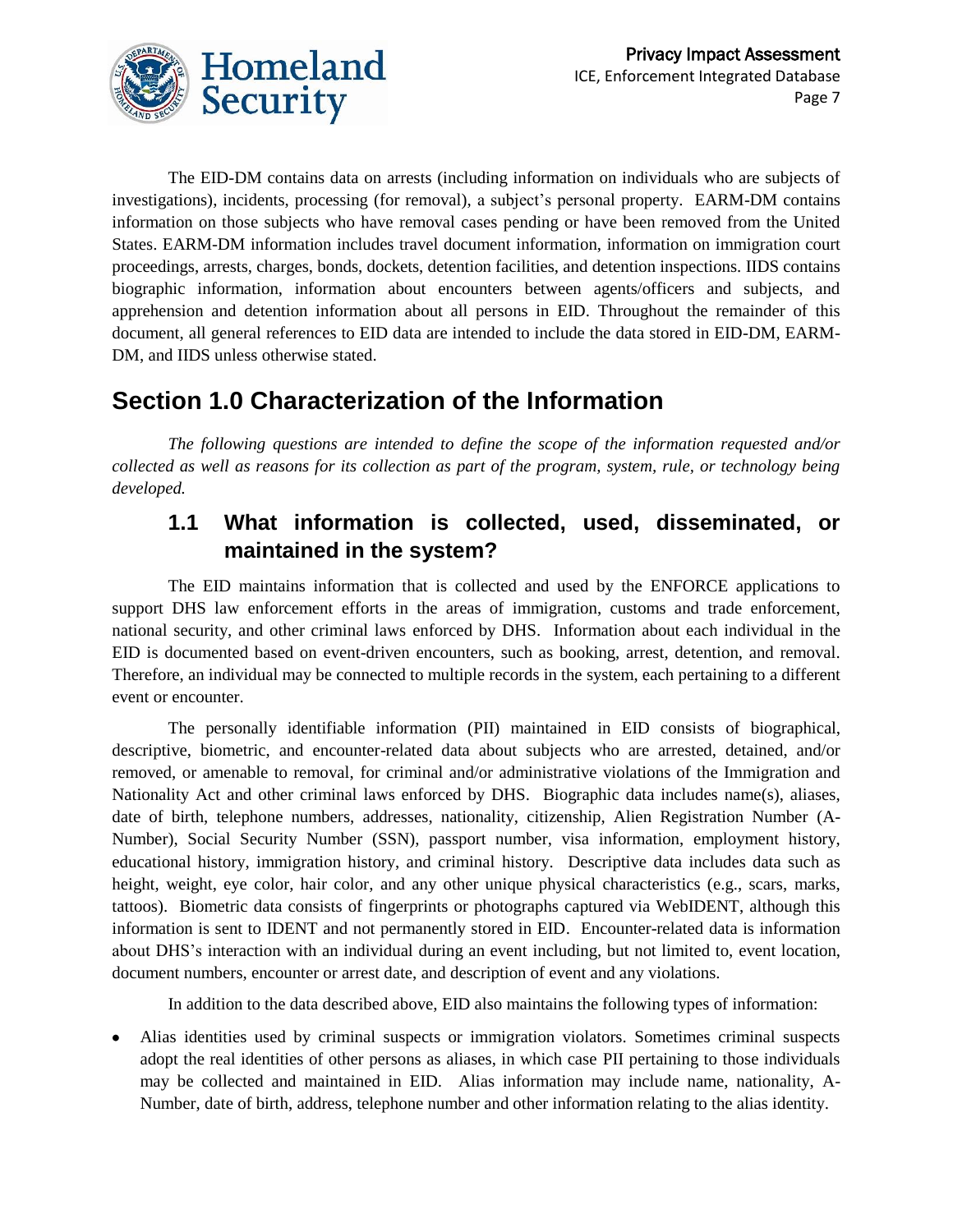- Information about relatives of those who are alleged immigration violators to provide information necessary to determine the subject's identity and nationality and/or to support an existing criminal investigation for immigration fraud in which the subject is involved or connected. This information typically consists of the relative's name(s), address(es), and place of birth.
- Birth, marriage, education, employment, travel, and other information derived from affidavits, certificates, manifests, and other documents presented to or collected by DHS during immigration and law enforcement proceedings/activities. This data typically pertains to subjects and relatives. EID also maintains information about the sources of this data.
- Information about attorneys or representatives who represent an alien in removal, immigration  $\bullet$ benefit, criminal prosecution, or other proceedings conducted or initiated by DHS. This may include the representative's name, agency or business name, address, telephone number and other information.
- Biographical, identifying, and detainee information on prisoners of the U.S. Marshals Service who are held in ICE detention facilities pursuant to an interagency agreement. This information is limited to the prisoner's name, date of birth, country of birth, detainee identification number, FBI identification number, state identification number, book-in/out date, and security classification.
- Records relating to persons who post or arrange bond for the release of a subject from custody or receive property of a detainee. This may include name, address, telephone number, SSN and other information.
- Data to describe an event involving alleged violations of criminal or immigration law including location, date, time, event category, types of criminal or immigration law violations alleged, types of property involved, use of violence, weapons, or assault against DHS personnel or third parties, attempted escape and other related information. Event categories describe broad categories of criminal law enforcement, such as worksite enforcement (immigration), contraband smuggling, and human trafficking.
- DHS case management information, including case category, case agent, and date initiated and completed. Descriptions of evidence collected during arrest, investigation, or other DHS enforcement operations.
- Detention, detainer, and transportation information related to the detention of aliens and their release from custody on bond, recognizance or supervision. A detention record includes detention facility, book-in/out date and time, mandatory detention and criminal flags, security classification level, aggravated felon status, and general health information that is relevant to detention or transportation requirements. A detention record may also include detention property, alerts, relatives, and juvenile related information.
- DNA collection information, limited to the date and time of a successful DNA sample collection and confirmation from the FBI that the DNA sample is valid. EID does not contain any actual DNA samples or sequences.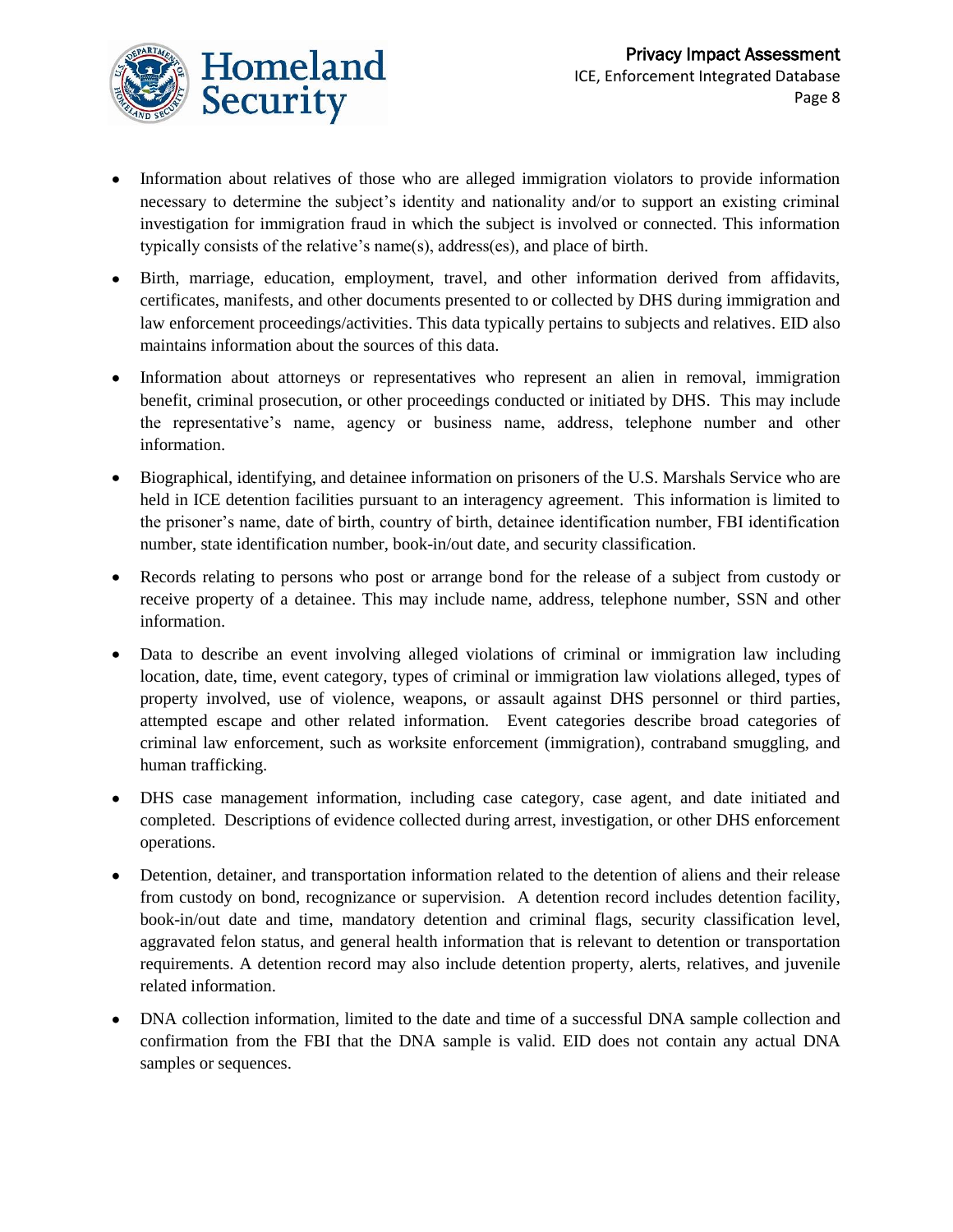

- Progress, status and final result of removal, prosecution, and other DHS processes and relating appeals. This may include information relating to criminal convictions, incarceration, and actual removal of aliens from the United States.
- Records relating to personnel of other agencies that arrested, or assisted or participated in the arrest or  $\bullet$ investigation of, or are maintaining custody of an alien who is the subject of an EID record. This can include name, title, agency name, address, telephone number and other information.
- EID user information consists of biographical data, including user name, title, official duty location, official program area, current duty location, current program area, SSN default role, supervisor name, detention facility, telephone number, call sign/star number, and user system functional roles.

# **1.2 What are the sources of the information in the system?**

DHS collects some of the information in the EID directly from criminal suspects and alleged immigration violators. Other information is collected from witnesses, victims, or criminal associates, and from official records of other agencies, businesses, and other sources during the course of DHS mission operations including law enforcement and investigative activities. Specifically, EID obtains information from the following sources:

- Individuals, including suspects, victims, witnesses, or associates, who are questioned or interviewed by DHS officers/agents during the course of immigration and/or law enforcement investigation. This includes information retrieved from an individual's visa and immigration benefit applications, and from their travel, identity, or vital statistics documents (e.g., visa, passport, birth certificates).
- Confidential law enforcement sources.
- Official records of other agencies and courts. This includes case files, indexes, and records of organizations such as the DOS, Department of Justice (DOJ), FBI, Department of Defense (DOD), and other federal, state, local, tribal, international, or foreign governmental organizations that collaborate with DHS in pursuing DHS national security, immigration, trade, and other law enforcement, mission-related functions.
- Employers, schools and universities, witnesses, victims, criminal associates, businesses and other entities that are the source of records or information obtained by DHS during the course of an immigration and/or law enforcement investigation.
- Individuals who post or arrange for bond for subjects.
- An applicant, sponsor, or representative of an individual during the immigration benefit process and other DHS benefit and registration processes.
- Public and commercially available record sources. Public sources include local, state and national newspapers in electronic form, sex offense registries, and local law enforcement sites.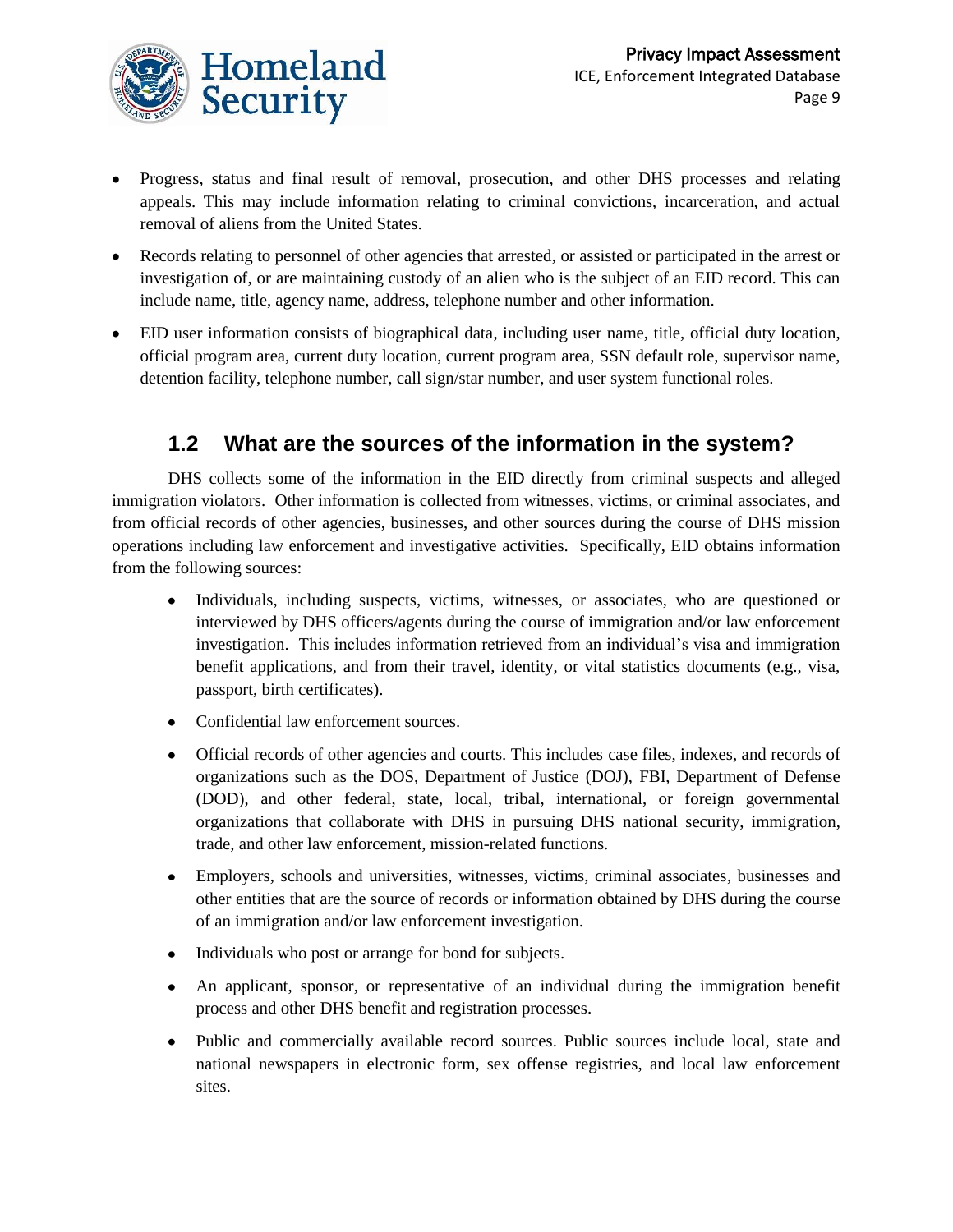

An officer/agent may also collect information from case files, indexes, and records within ICE or at other DHS offices and components, such as ICE, CBP, USCIS, Transportation Security Administration (TSA), or U.S. Coast Guard during the course of an investigation or enforcement activity. An officer/agent manually enters pertinent information into EID. EID data may also be gathered through interfaces to several DHS information systems listed below and then manually entered into EID. The Privacy Act System of Records Notices (SORNs) covering each system are also identified below, where applicable.

- ICE's Electronic Travel Document (eTD) System. eTD sends notification to EID when an electronic travel document is sent by eTD to participating consulates (requesting the electronic document) and is received. eTD data is transmitted to EID via a direct system to system interface.
- USCIS's Central Index System (CIS). Alien File and Central Index System SORN, DHS-USCIS-001 (Jan. 16, 2007, 72 FR 1755). CIS sends biographical and historical information about subjects. USCIS's data is transmitted to EID via a direct system to system interface.
- ICE's General Counsel Electronic Management System (GEMS). GEMS SORN, DHS/ICE/OPLA-001 (March 31, 2006, 71 FR 16326). GEMS provides subjects' alien file (A-File) number to EID through a direct system to system interface.
- ICE's Student and Exchange Visitor Information System (SEVIS). SEVIS SORN, DHS/ICE-001 (March 22, 2005, 70 FR 14477). SEVIS provides biographical, visa status violations, and school status information on non-immigrant students and exchange visitors. SEVIS data is manually input into EID by ICE personnel who access SEVIS via separate user accounts.
- USCIS's Refugee, Asylum, and Parole System (RAPS). RAPS provides EID with asylum information and referral information pertaining to the Nicaraguan Adjustment and Central American Relief Act of 1997. RAPS data is input into EID via a system to system connection, and manually by ICE personnel who access RAPS via separate user accounts.
- DOJ's Executive Office for Immigration Review (EOIR) Records and Management  $\bullet$ Information System (RMIS). Justice/EOIR-001 (July 5, 2001, 66 FR 35458). RMIS, an immigration case tracking and management system, provides EID a verification of immigration status, specifically providing immigration court hearing information on subjects, such as court hearing schedules and decisions, case preparation, subject's length of stay in detention, and the issuance of removal documents. EOIR data is transmitted to EID via a direct system to system interface.
- FBI's Integrated Automated Fingerprint Identification System (IAFIS). Justice/FBI-009 (September 28, 1999, 64 FR 52343). IAFIS provides EID with criminal history and associated FBI numbers of subjects. IAFIS data is input into EID through manual entry by ENFORCE users and via a system to system interface.
- State Department's Consular Affairs Consolidated Database (CCD). Visa Records SORN,  $\bullet$ STATE-39. EID users query CCD and manually input into EID the information from an alien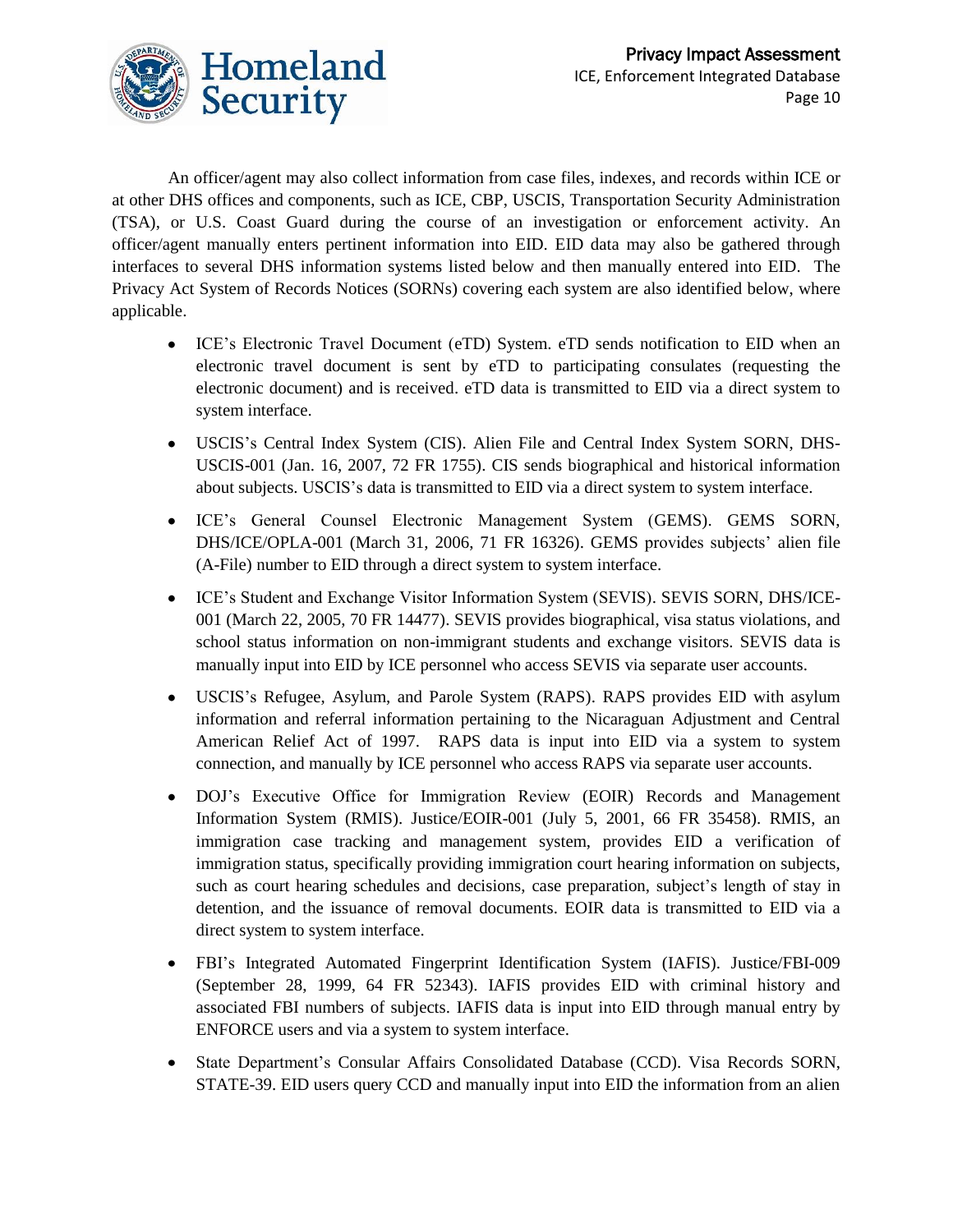

visa application, including U.S. and foreign addresses, biographical information, and passport information.

Alien data is also received from the IDENT application (DHS/USVISIT-0012, Jun. 5, 2007,  $\bullet$ 72 FR 31080), which stores fingerprint and/or photographic and limited biographic data collected for national security, law enforcement, immigration, intelligence, and other mission-related functions. IDENT provides EID with certain information on subjects such as port of entry information, biographical and identifying information, including name, date of birth, visa and passport information. All data except the Fingerprint Identification Number is input manually into EID by ICE personnel who have IDENT user accounts. The Fingerprint Identification Number is electronically transmitted from IDENT to EID via a system to system interface.

# **1.3 Why is the information being collected, used, disseminated, or maintained?**

DHS officers/agents capture this information for the purpose of conducting investigations, operations and other enforcement and case management activities related to the enforcement of U.S. immigration laws and federal criminal laws enforced by DHS. The information is collected and used to support the following DHS activities:

- Identifying, apprehending, and removing individuals who are in the United States illegally.
- Investigating, identifying and arresting individuals (both U.S. citizens and non-U.S. citizens) who commit violations of federal criminal laws for which DHS/ICE has enforcement authority.
- Conducting background checks related to requests for DHS immigration benefits (e.g., employment authorization and petitions).
- Tracking the process and results of criminal or civil proceedings against individuals or organizations who commit illegal acts.

# **1.4 How is the information collected?**

Data is added to EID in one of two ways. First, EID users may manually input data into EID obtained from other systems or sources (such as the subject, identity documents, etc.). Second, EID may receive the data electronically from another system, typically on a real-time basis, through an extract or system-to-system connection. EID information is directly collected from subjects, witnesses, victims, criminal associates and other individuals and entities (described in Question 1.2 above) during the course of law enforcement and investigative activities, or during the immigration benefits process (e.g., EID may contain data retrieved from an individual's application for immigration benefits). EID information may be electronically or manually obtained depending on the source. Information may also be obtained by approved undercover operations, some of which include the use of electronic surveillance technology.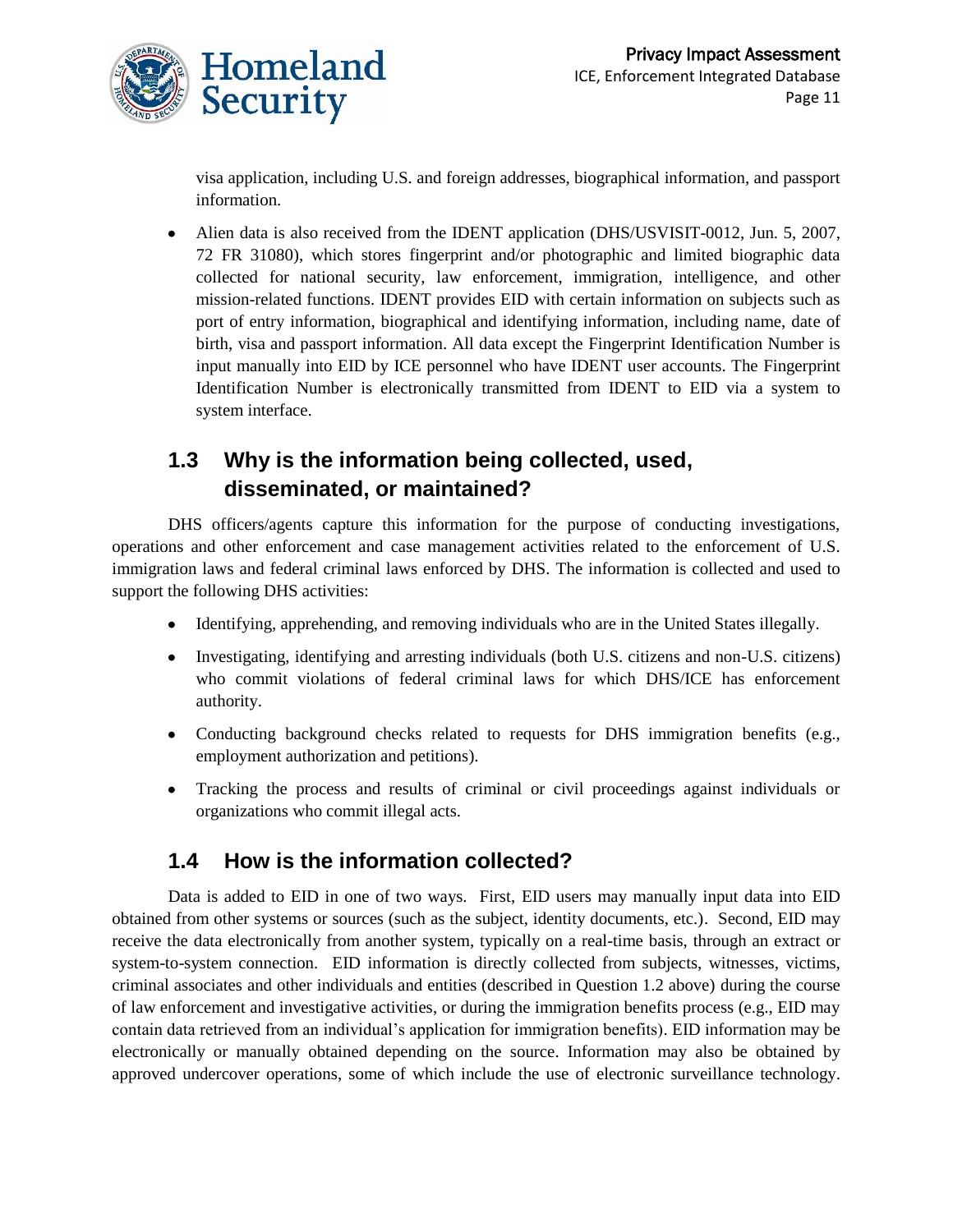

Biometric information, such as fingerprints and photographs, is collected from the individual electronically using biometric collection devices.

EID does not receive a regular load of data from other systems but makes ad hoc queries when new records are created or updated. Users of ENFORCE applications only have the ability to initiate queries and receive replies on a case by case basis from outside sources, such as the FBI IAFIS and the DOS Consolidated Consular Database.

#### **1.5 How will the information be checked for accuracy?**

Much of the EID information is collected directly from the individual or the individual's identity and travel documents during law enforcement encounters, the immigration benefits and enforcement process, or other DHS activities or proceedings, thereby increasing the likelihood that the information in EID is accurate. EID information is also subjected to data quality review processes established to detect employee errors and make appropriate corrections. For example, EID information is reviewed by an agent/officer's first line supervisor before a criminal or administrative process is allowed to proceed. Each of the ENFORCE applications also have field-level checks on data to ensure a minimum level of quality and completeness.

Additionally, EID users undergo mandatory user training for the system during training for new officers and agents. This training also covers topics such as immigration and customs laws, the administrative removal process, and investigative methods. Other more general training courses and resources for law enforcement personnel also emphasize the importance of verifying information prior to using it for enforcement activities. Specifically, ICE law enforcement personnel are required to adhere to the ICE Case Management Handbook and complete ICE Integrity Training and privacy/security training annually, all of which stress the need to verify information and the techniques for doing so. When new or updated policies and procedures are implemented, users are notified via electronic announcements.

In some instances inaccurate information may be captured and stored in EID because of a misunderstanding of the information provided by individuals or because of untruthful statements made by subjects during interviews for various reasons, such as a desire to conceal criminal conduct, associates, or their actual identities. That said, some erroneous statements may not be detectable or verifiable, and as a result become a part of official law enforcement records and relied upon in subsequent DHS proceedings. Similarly, when information about an individual is received from other sources, the record that is created memorializes the information provided by the source and may not be independently verifiable (e.g., claims by witnesses). Also, for covert and ongoing law enforcement investigations, directly verifying the accuracy of information in EID with the suspect is not possible without seriously undermining the investigation by potentially compromising the identities of sources and alerting the suspect to the existing investigation.

When DHS officers/agents discover inaccurate data in EID, the system is updated with the correct information. Because EID relies on a central dataset rather than separate datasets for each ENFORCE application, the user need only correct the data in a single ENFORCE application to ensure the data is corrected throughout EID. The use of biometrics also enhances accuracy by revealing the existence of individuals whose identity records contain conflicting information. The use of fingerprints and photos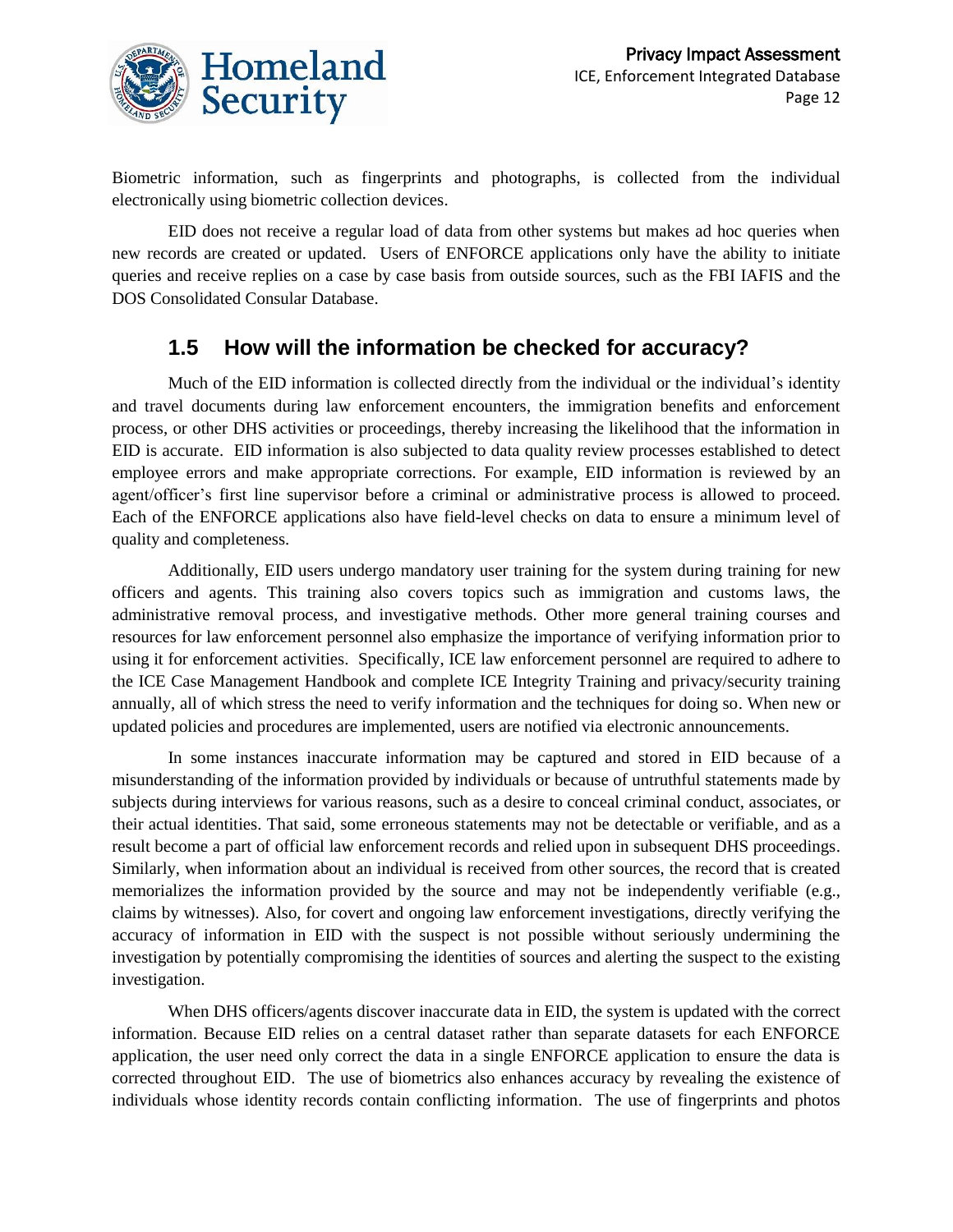

provides a method for quickly determining if conflicting identity data exists about the same individual, and allowing any discrepancies to be resolved. The collection of name and date of birth alone would not serve as well in accurately identifying individuals, as repeat offenders have been known to provide a variety of names and dates of birth during law enforcement encounters to avoid identification and association with past crimes or violations.

# **1.6 What specific legal authorities, arrangements, and/or agreements defined the collection of information?**

DHS has been authorized to collect information under 5 U.S.C. § 301; 8 U.S.C. § 1103; 8 U.S.C. § 1225(d)(3); 8 U.S.C. § 1324(b)(3); 8 U.S.C. § 1357(a); 8 U.S.C. § 1360(b); 19 U.S.C. § 1; and 19 U.S.C. § 1509. Additional authority is provided in 6 U.S.C. §§ 202; 8 U.S.C. 1158, 1201, 1365a, 1365b, 1379, and 1732; and 19 U.S.C. §§ 2071, 1581-1583, and 1461; and the Immigration Reform and Immigrant Responsibility Act of 1996.

# **1.7 Privacy Impact Analysis: Given the amount and type of data collected, discuss the privacy risks identified and how they were mitigated**.

**Privacy Risk:** There is a privacy risk that PII in the system may be accessed or altered by unauthorized individuals for criminal or other unauthorized purposes.

**Mitigation:** The privacy risk is minimized by the EID architecture, which is maintains PII in a single data repository and system rather than data in separate applications and systems in different locations, but linked together to provide the required functionality. This structure reduces the risk to the data by minimizing its proliferation in multiple locations and systems, each of which would need to employ physical or technological security measures to prevent a breach. Authentication and role-based user access requirements ensure that users only can access or change EID information that is appropriate for their official duties. DHS supervisors determine the user roles and access requirements of their subordinates, and a user account may only be established after written supervisory approval is provided. In addition, background checks are conducted on users to ensure they are suitable for authorized access to EID. The effectiveness of authentication and security protections are verified through audits of system operation and usage.

**Privacy Risk:** There is a privacy risk that information will not be accurate and timely.

**Mitigation:** The EID architecture is designed to minimize the risk that EID will contain stale and inaccurate data by maintaining all data in a single repository that is acted upon by the various applications. Because of this system design, updates to data made by a user in one ENFORCE application are immediately available to users in all other ENFORCE applications (to the extent such users have privileges to use those applications and view the data in question).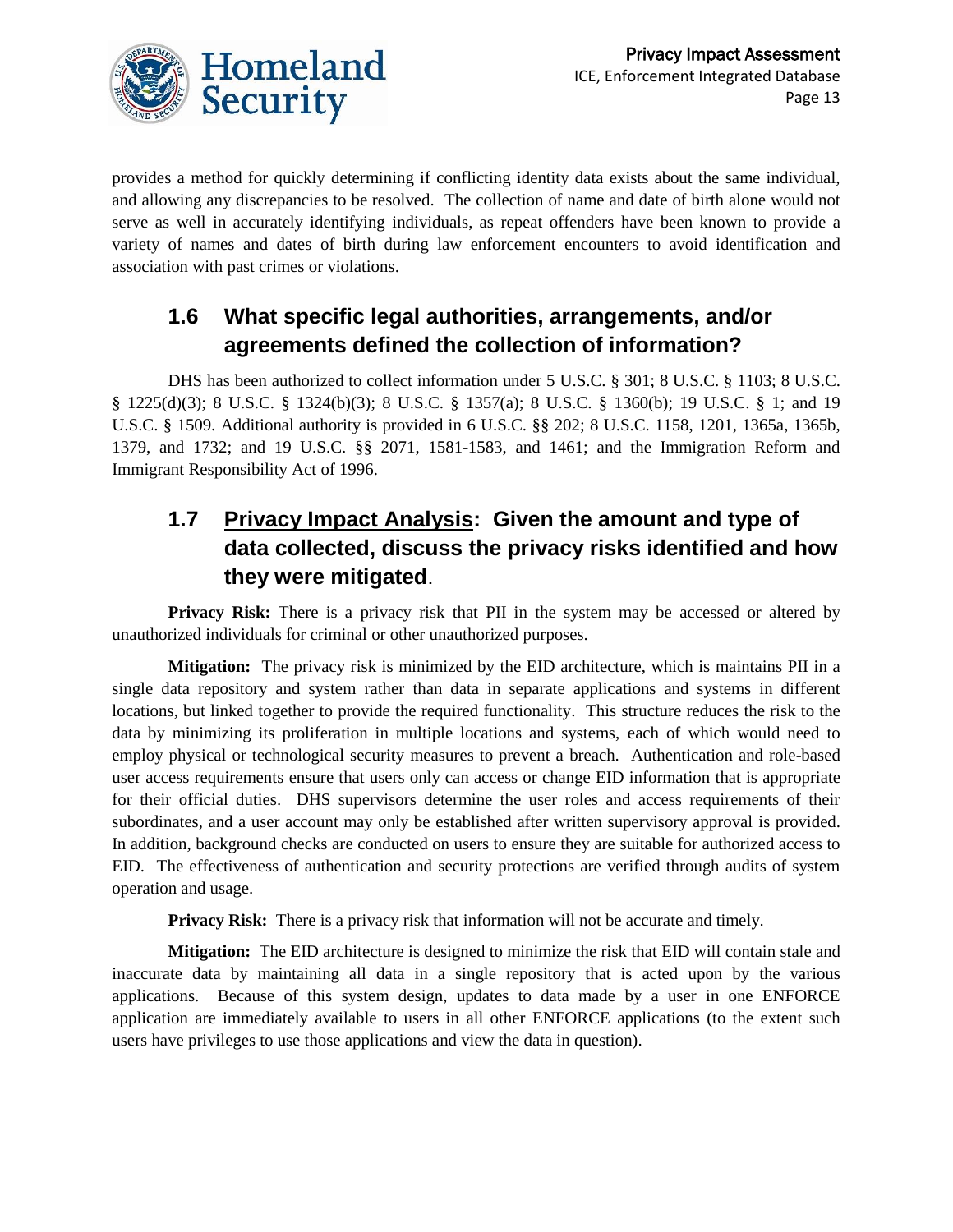

## **Section 2.0 Uses of the Information**

*The following questions are intended to delineate clearly the use of information and the accuracy of the data being used.* 

## **2.1 Describe all the uses of information.**

ICE uses the information in EID to support ICE's activities to arrest, detain, and remove aliens from the United States in accordance with U.S. immigration law, including the identification, arrest and removal of fugitive aliens and the provision of health care to aliens in detention. The EABM component of EID is also used to document all criminal arrests by participating DHS law enforcement components, regardless of the arrested person's nationality or immigration status. EID's report generating capability also allows ICE to use the system to provide statistical reports on these activities to ICE and DHS management.

DHS-ICE officers/agents use the information in EID to record the arrests of individuals for criminal activity and for administrative and criminal violations of the U.S. immigration laws. These officers/agents also use EID to obtain information on previously arrested subjects in support of current investigations or prosecutions. These officers/agents also use EID information to support the management of ICE detention and removal activities, including the management of detention facility assignments, bed space, transfer of detainees among detention facilities, and coordination of travel to remove aliens from the United States.

Subjects' SSNs are collected in order to properly identify individuals and to provide information to the Social Security Administration (SSA) if and when subjects are removed from the United States. Subject fingerprints and the Fingerprint Identification Number are used to confirm identity and obtain criminal history information about the subject, including previous encounters, previous immigration encounters, and wants and warrants. Data from commercial sources are used to assist ICE officers/agents in the verification of subjects' former and current places of residence, former and current cohabitants, as well as identifying personal properties owned by these subjects. Data obtained from public sites aid in confirming the identity and contact information of subjects, criminal activity, affiliations, current and previous employment, custody-related information, and past and current humanitarian state of an alien's country of citizenship.

Employees in other DHS components – CBP, USCIS, U.S. Coast Guard, and US-VISIT – also have access to EID information. In support of its responsibility to decide whether to admit an individual the United States, CBP uses EID information to conduct immigration status checks, search for and review criminal history of subjects, as well as obtain subject lookout information on individuals encountered by CBP at the border and during enforcement activities by CBP Border Patrol Agents and Officers. USCIS uses EID to research an individual's immigration history to determine if an individual is eligible for an immigration benefit for which they have applied. U.S. Coast Guard uses EID information to conduct immigration status checks and checks on criminal history, previous encounters, and wants and warrants (obtained through the IDENT and IAFIS fingerprint check) on individuals who are persons of interest in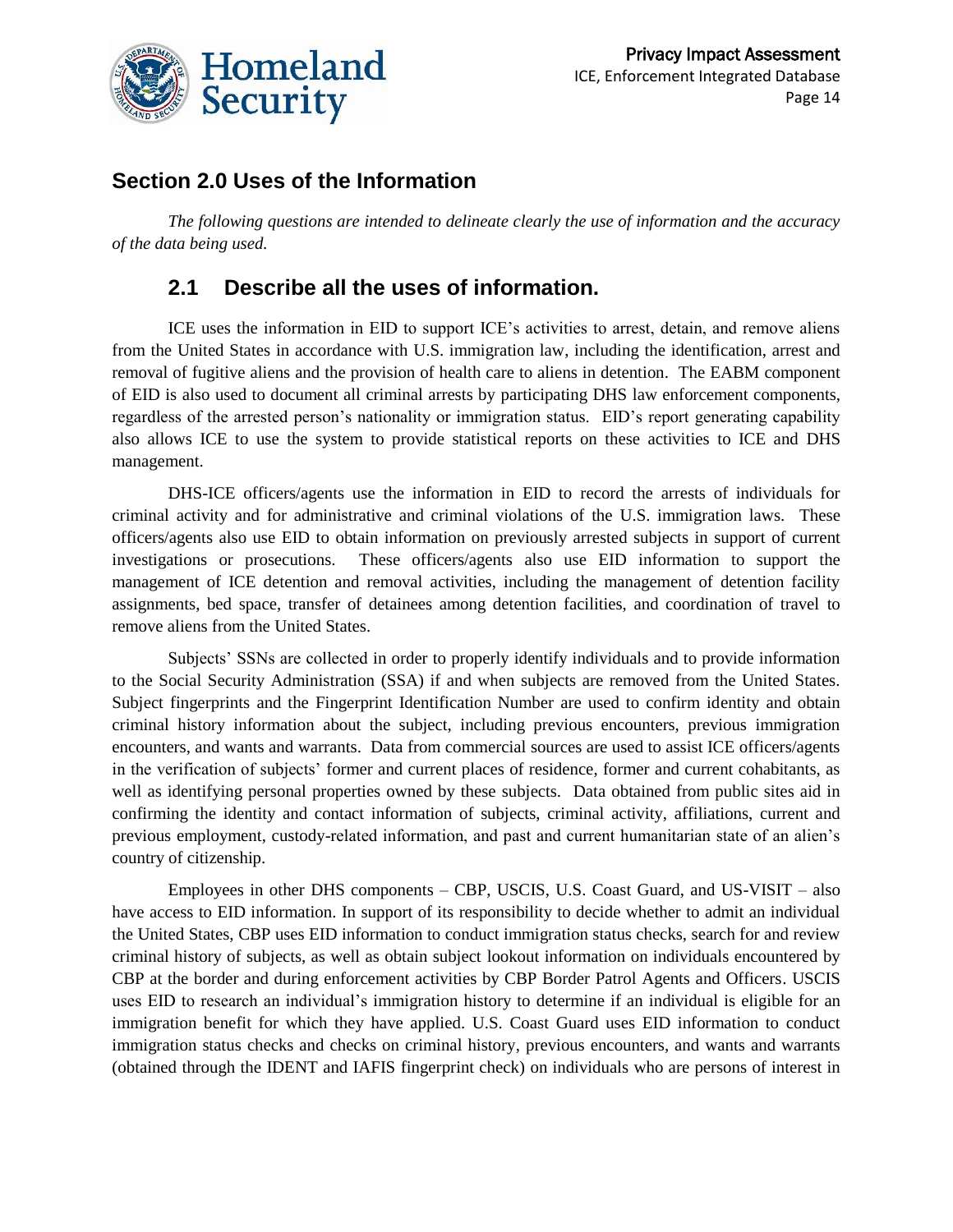

U.S. Coast Guard maritime enforcement activities. In addition, EID information is used to conduct statistical reporting on mission-related activity, led by DHS management.

As described in Section 4.0, other federal systems, inside and outside of ICE, use EID-created data extracts to support immigration, national security, and law enforcement efforts by ICE, DHS, and other federal agencies. As described in Section 5.0, on a case-by-case basis, ICE's state, local and foreign law enforcement partners also use EID data to aid in criminal law enforcement and homeland security activities.

#### **2.2 What types of tools are used to analyze the data and what type of data may be produced?**

EID can run simple reports based on the total number of recorded immigration encounters, locations, and judgments for internal reporting and analysis, performed by ICE management. Specifically, these reports aid in setting and evaluating law enforcement strategies, target goals, training and development activities, hiring and staffing, and system enhancement efforts.

#### **2.3 If the system uses commercial or publicly available data, please explain why and how it is used.**

As described in Question 1.2 above, ICE subscribes to commercial public record aggregators. ICE is also able to leverage public law enforcement sites, local, national, and international news sites, telephone directories, and similar sites, which are all publicly available via the Internet. Data collections from commercial sources are used to assist ICE officers/agents in the verification of subjects' former and current places of residence, former and current co-habitants, as well as identifying personal properties owned by these subjects. Data obtained from public sites aid in confirming the identity and contact information of subjects, criminal activity, affiliations, current and previous employment, custody-related information, and past and current humanitarian state of an alien's country of citizenship. Information obtained is then manually entered into EID to assist with ongoing investigations or other DHS mission functions. This information is verified through approved and standardized methods, including but not limited to interviews, subpoenas, and surveillance.

EID does not electronically interface with commercial or public sources or systems directly. ICE officers/agents obtain data from these sources on an ad hoc basis and manually enter relevant information into EID.

#### **2.4 Privacy Impact Analysis: Describe any types of controls that may be in place to ensure that information is handled in accordance with the above described uses.**

Various controls exist to ensure that information is handled in accordance with the uses described in this PIA. Security policies and procedures are in place to ensure that only authorized users have access to the system, and enhanced user roles are being developed to ensure that individual users have access levels that are appropriate only to their role. Additionally, system users are audited to track who accesses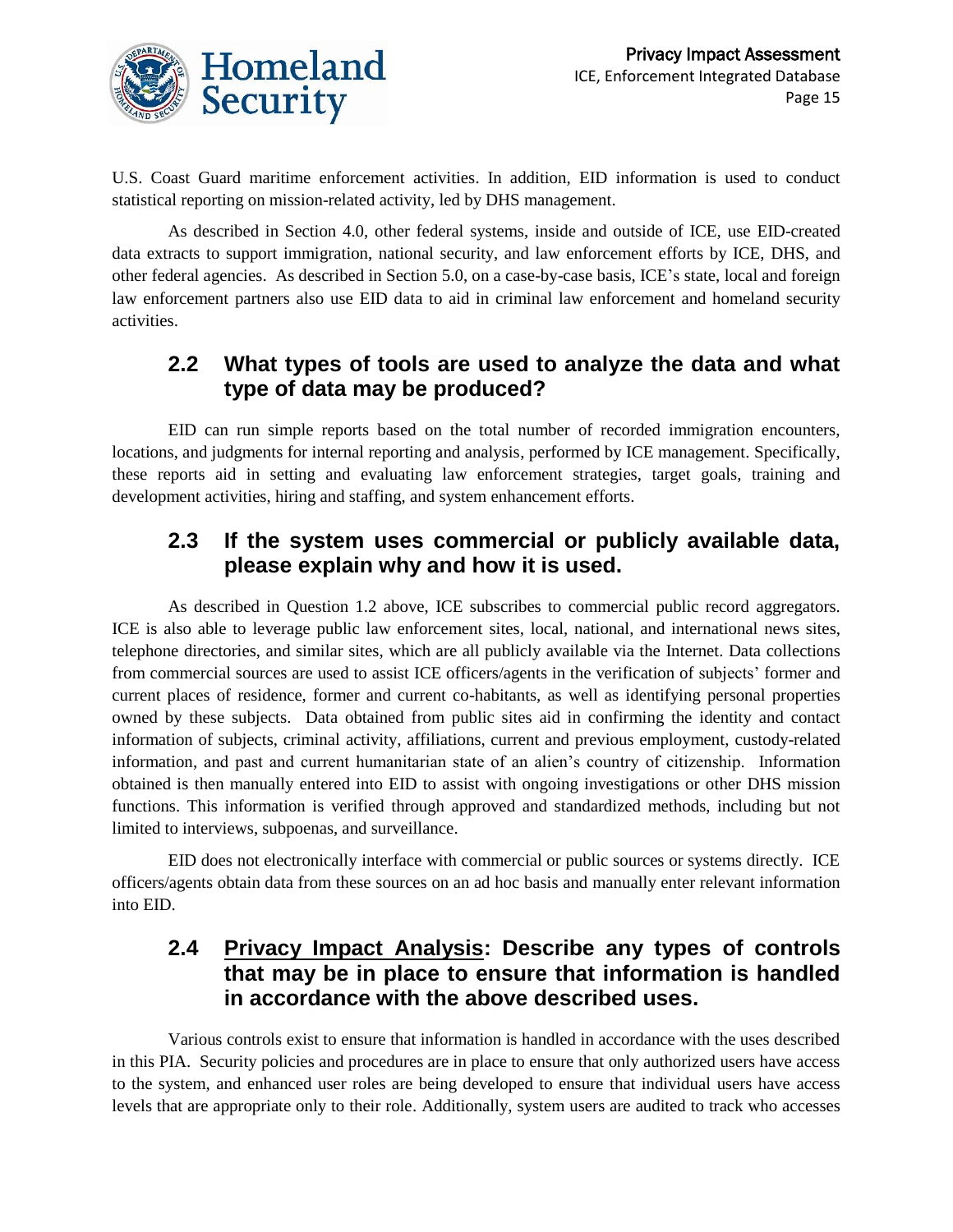

the system and what changes are made to system data so that inappropriate uses can be detected and redressed.

Information obtained from public and commercial data sources is verified during the law enforcement process through various means, including interviews with the data subject, corroboration from independent sources, and other government information systems that have high-quality data or are the actual source of the data obtained from the commercial/public source. Corroboration and verification of information obtained from commercial or public sources is required before actions against the individual may be taken in a criminal or administrative matter.

All system users also undergo mandatory training on appropriate usage of the system and the data. In addition, all DHS personnel undergo security and privacy training, which raises awareness about the importance of the need to secure and appropriately use sensitive personal data. Limited direct access to the system, audit trails, and training regarding appropriate usage of the information ensure that data is used in accordance with the allowed uses and to minimize the risk that personal information will be accessed by unauthorized individuals.

#### **Section 3.0 Retention**

*The following questions are intended to outline how long information will be retained after the initial collection.*

#### **3.1 What information is retained?**

ICE retains primary EID records which consist of all booking, detention and removal records in EID. ICE also retains U.S. Marshals Service prisoner detention records; fingerprints and photographs in the Mobile IDENT laptop cache; EID-DM, EARM-DM, and IIDS records; user account management records; statistical records; audit files; and backup files.

#### **3.2 How long is information retained?**

ICE anticipates maintaining primary EID records for 100 years. These records are proposed to be retained for at least the lifetime of the individuals to whom they pertain because they document the arrest, detention, and possible removal of individuals from the United States. Records concerning U.S. Marshals Service prisoners will be retained for ten (10) years. Fingerprints and photographs collected using Mobile IDENT are retained for up to seven (7) days in the cache of the encrypted U.S. Government laptop then maintained in IDENT for 75 years. EID-DM, EARM-DM, and IIDS records will be retained for 75 years to allow for reporting and long-term trend analysis.

User account management records will be kept for ten (10) years following an individual's separation from Federal Government service. If an investigation revealed that a particular user accessed a record and changed it, and a record is not kept on who the user is, the ability to identify and investigate employee misconduct would not be possible. In addition, ICE is proposing to maintain statistical records for ten (10) years, audit files for 15 years, and backup files for up to one (1) month.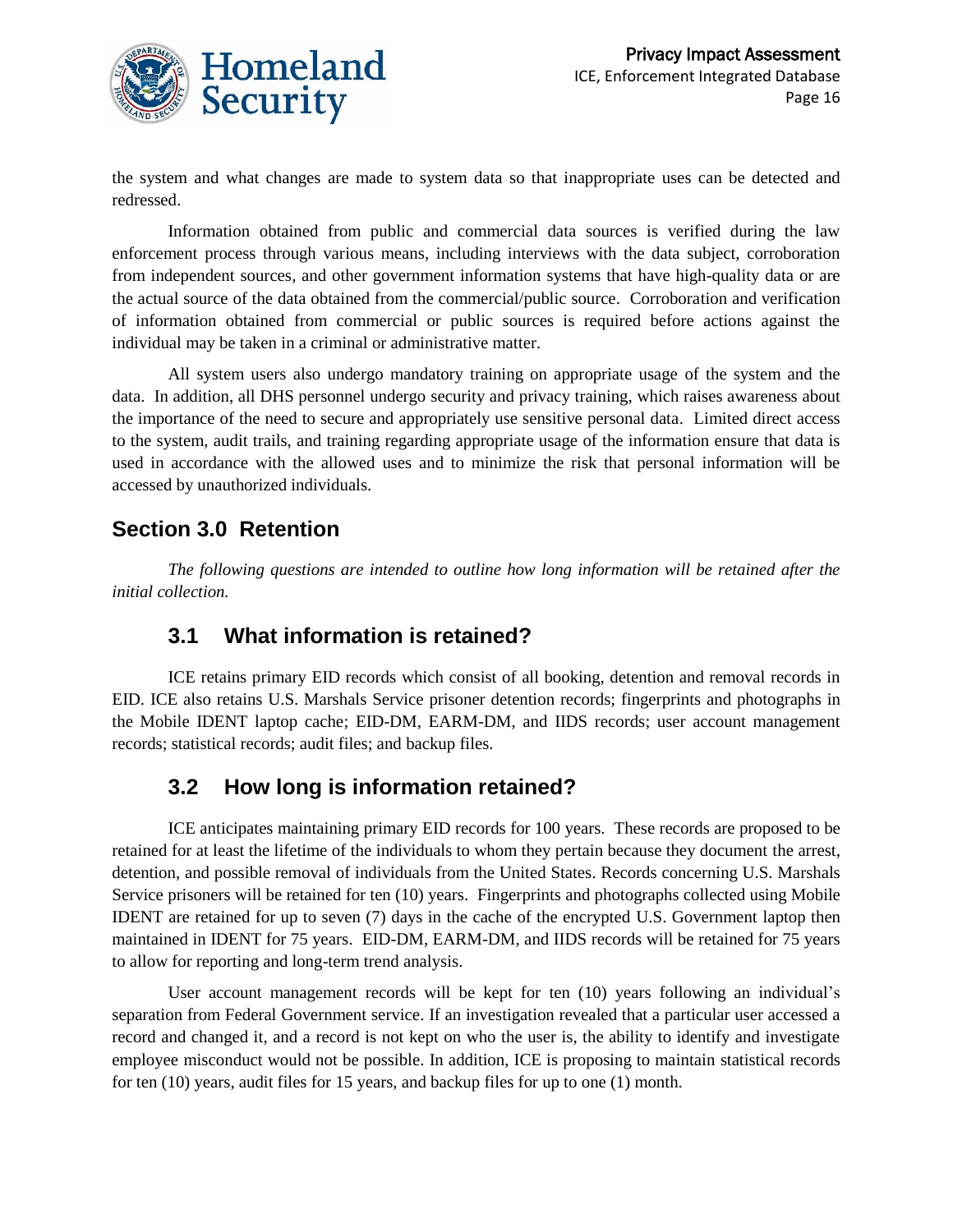

## **3.3 Has the retention schedule been approved by the component records officer and the National Archives and Records Administration (NARA)?**

Yes. A retention schedule was approved by NARA for the enforcement information described above when these records were maintained by the former U.S. Immigration and Naturalization Service. ICE is proposing to modify this retention schedule in accordance with the proposed retention periods stated in Question 3.2 above..

#### **3.4 Privacy Impact Analysis: Please discuss the risks associated with the length of time data is retained and how those risks are mitigated.**

**Privacy Risk:** There is a privacy risk that information will be retained for longer than is needed to accomplish the purpose for which the information was originally collected.

**Mitigation:** The information in EID is retained for limited periods appropriate to the purpose of the system. For example, the system retains information about aliens who are arrested and removed for violations of U.S. immigration laws for at least the lifetime of those aliens. Accordingly, the information is retained for a time that is limited and appropriate.

# **Section 4.0 Internal Sharing and Disclosure**

*The following questions are intended to define the scope of sharing within the Department of Homeland Security.*

## **4.1 With which internal organization(s) is the information shared, what information is shared and for what purpose?**

EID data is shared outside of ICE with other DHS components and offices. Specifically, EID data is accessible by various personnel at CBP, USCIS, US-VISIT, and U.S. Coast Guard who are granted EID user accounts to assist them in performing their missions. Moreover, these agencies only have access to the EID applications and data that are relevant to their respective missions and authorities. Specifically, CBP uses EID information to conduct checks on individuals encountered by CBP at the border and during enforcement activities by CBP Border Patrol Agents and Officers. EID information supports CBP's use of US-VISIT's information in admission decisions.

USCIS uses EID to research an individual's immigration history prior to issuing immigration benefits to ensure the individual is eligible for the benefit sought. U.S. Coast Guard uses EID information to conduct immigration status checks and checks on criminal history, previous encounters, and wants and warrants on individuals who are persons of interest in Coast Guard maritime enforcement activities.

EID event and biographic information is exported to other ICE systems, ICEPIC and the Law Enforcement Intelligence Fusion System (IFS), to support the law enforcement purposes of those systems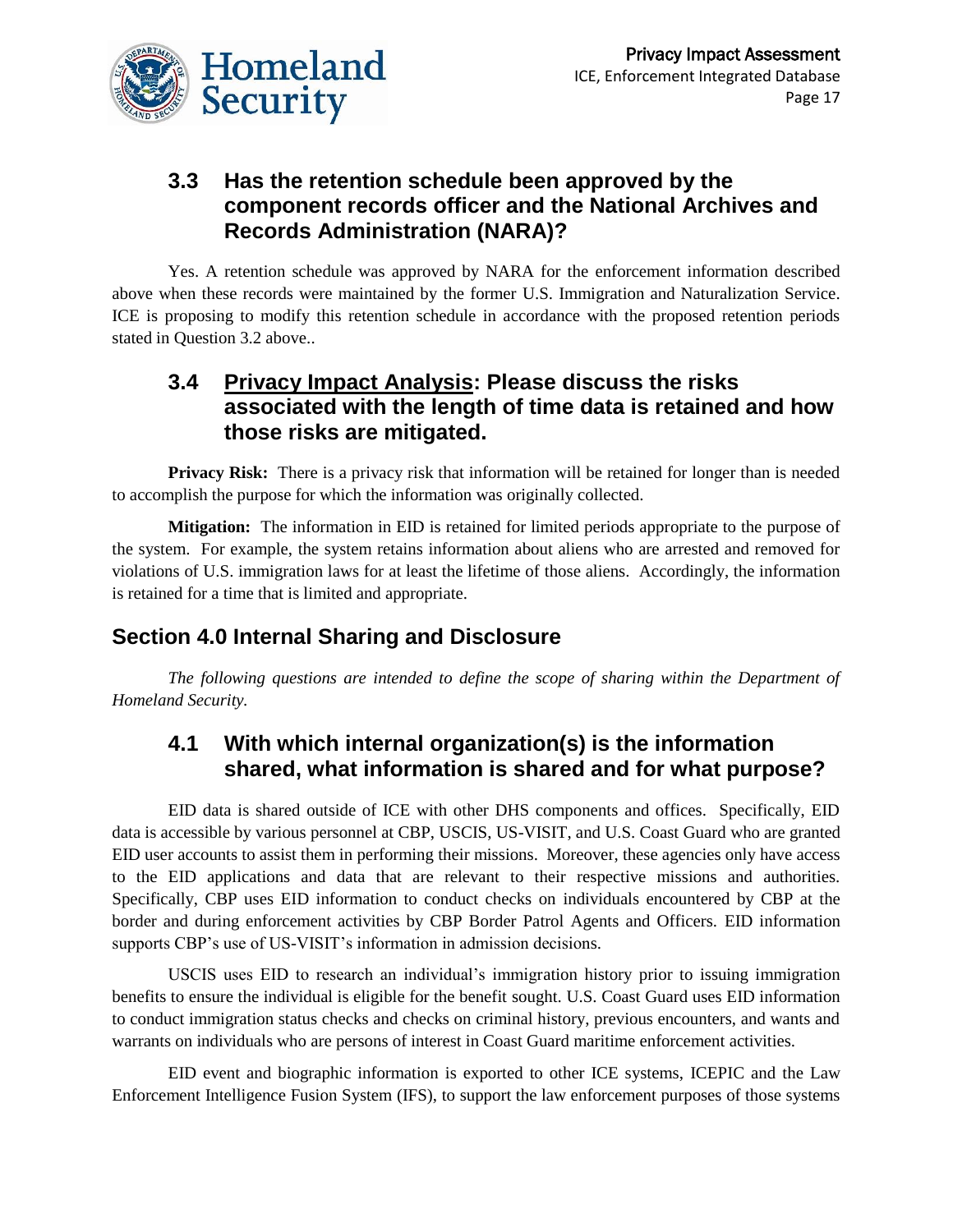

and to allow DHS users of those systems, including DHS Intelligence and Analysis personnel, to analyze EID information in conjunction with other information to produce reports relating to law enforcement and terrorism threats.<sup>7</sup>

ICE also exports EID information electronically via file transfer protocol (FTP) or email to the following DHS systems to support their law enforcement and/or immigration related purposes:

- CBP's TECS EID exports information about fugitive aliens, such as those aliens who have been classified as absconding from a judges removal, and aliens who have been removed from the United States to support CBP's screening at ports of entry and other law enforcement activities.
- CBP Materialized Views EID shares biographical, apprehension, and assault data as needed with this CBP reporting tool application to allow CBP to generate statistical reports about CBP law enforcement activities recorded in EID.
- CBP Seized Asset and Case Tracking System (SEACATS) EID provides SEACATS with seized assets information, biographical and identifying data, and subject arrest information necessary to conduct asset forfeiture proceedings.
- CBP Secure Border Initiative (SBI) Federated Query This system queries information in EID-DM about individuals arrested, detained, or removed from the United States under immigration laws. CBP has access to this information to support its efforts to identify both criminal and illegal aliens at border crossings.
- USCIS Central Index System EID provides biographic and removal information to this system in support of USCIS's alien registration and immigration services processes. This information helps USCIS properly adjudicate requests for immigration benefits based on the requirements of the Immigration and Nationality Act and other federal regulations to prevent individuals from unlawfully obtaining immigration benefits.
- US-VISIT's IDENT application EID shares event and biographic information for subjects  $\bullet$ arrested, detained, or removed from the United States under immigration laws to support the US-VISIT program, which is intended to establish and verify the identity of persons during entry and exit processing at the border and to assist CBP in determining the admissibility of non-U.S. persons.

# **4.2 How is the information transmitted or disclosed?**

In most cases, a data file is transmitted between EID and other systems on the DHS core network, an unclassified, secured wide area network via FTP or email. Other types of transmission or disclosure, such as provision of a compact disc containing a data file, may be required in some circumstances. For example, some information is provided by exchanging printed copies of EID records.

 $\overline{\phantom{a}}$ 

<sup>&</sup>lt;sup>7</sup> See ICEPIC and Intelligence Fusion System Privacy Impact Assessments at [www.dhs.gov/privacy.](http://www.dhs.gov/privacy)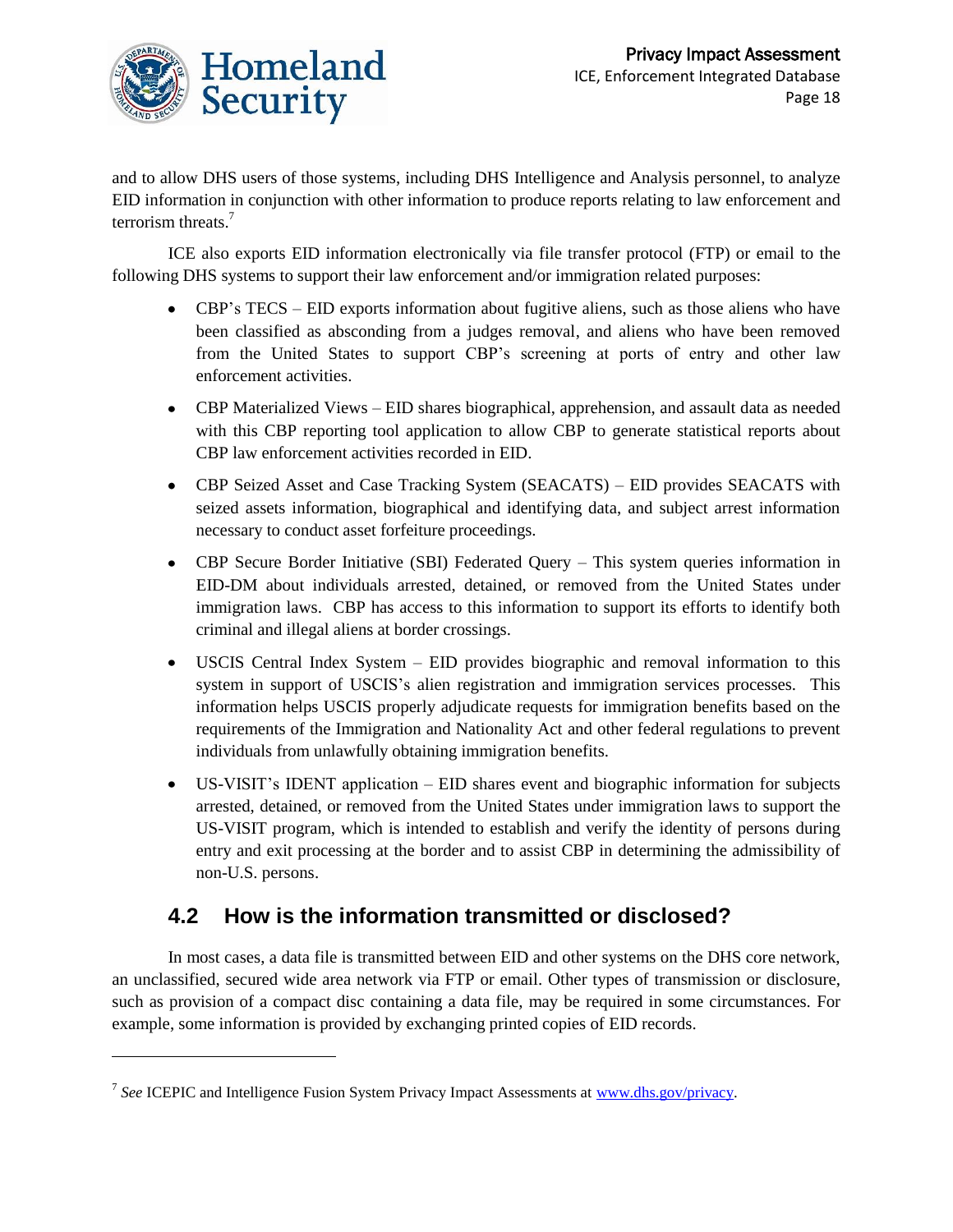

## **4.3 Privacy Impact Analysis: Considering the extent of internal information sharing, discuss the privacy risks associated with the sharing and how they were mitigated.**

**Privacy Risk:** There is a risk that the scope of internal sharing exceeds the purposes for which the information was originally collected.

**Mitigation:** This risk is mitigated by the fact that in most cases DHS internal data sharing is required by law or DHS policy to allow other DHS components to carry out their missions or to enforce statutory requirements for border and national security and law enforcement.

**Privacy Risk:** There is also a privacy risk that individuals without a need to know will access the data, or will use it inappropriately.

**Mitigation:** This risk is mitigated by the controls described in Sections 2 and 8 by which the data are kept secure, accurate, and appropriately controlled. EID employs access controls and audit trails and all DHS personnel are required to complete annual security and privacy training, which mitigates the risk that information will be used inappropriately by authorized users. This also mitigates the risk that the information will be provided to individuals without a need to know.

#### **Section 5.0 External Sharing and Disclosure**

*The following questions are intended to define the content, scope, and authority for information sharing external to DHS, which includes Federal, state and local government, and the private sector.*

#### **5.1 With which external organization(s) is the information shared, what information is shared, and for what purpose?**

Through ICEPIC, EID event and biographic information is made available to other federal, state, local and tribal law enforcement agencies through the DHS Law Enforcement Information Sharing Service. Using this Service, EID data is shared with sworn law enforcement officials subsequent to an approved law enforcement sharing agreement between DHS and the law enforcement agency or the law enforcement sharing network of which the law enforcement agency is a member. The PII extracted from EID is shared via a secured Law Enforcement Information Sharing Service connection.

On an ad hoc basis, DHS shares EID information with federal, state, local, tribal, foreign, or international government agencies and task forces that demonstrate a need to know in the performance of their missions consistent with DHS national security, law enforcement, immigration, trade, intelligence, or other mission-related functions. EID information is also shared on an ad hoc basis with intelligence agencies or fusion centers that are lawfully engaged in collecting and producing law enforcement intelligence. EID information is shared with other federal agencies in the course of collaborating, assisting, and supporting national intelligence and security investigations.

Under the provisions of Section  $287(g)$  of the Immigration and Nationality Act, authorized law enforcement officers working for U.S. state and local law enforcement agencies may be formally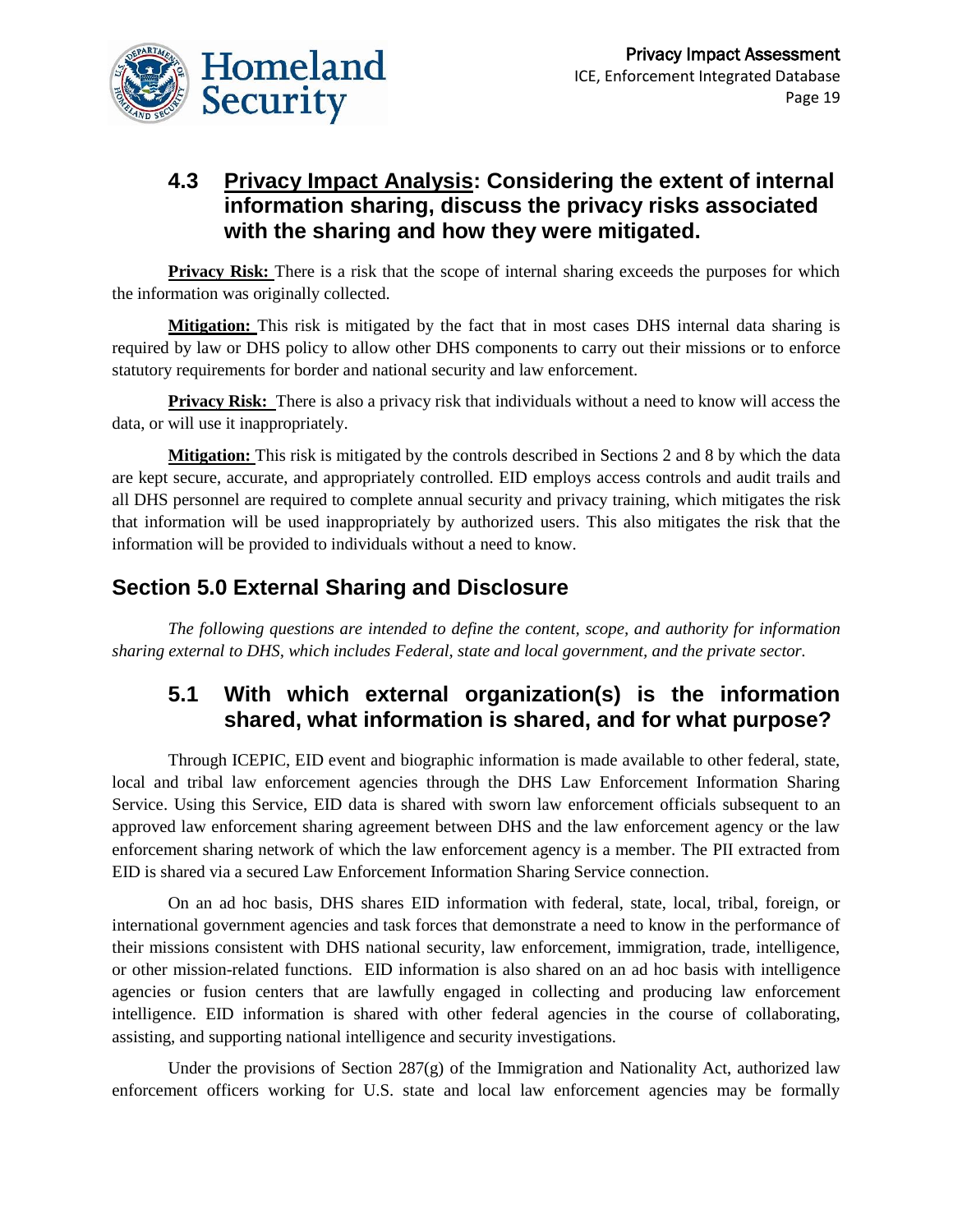

delegated authority to act as DHS law enforcement officials for the purpose of enforcing U.S. immigration laws.<sup>8</sup> These officers are provided user accounts to the EABM and other ENFORCE applications in order to conduct checks by searching removal information in EID, create booking records when they arrest, identify, process, and when appropriate, detain immigration offenders they encounter during regular, daily law enforcement activity.

DHS also shares EID data with other government agencies when disclosure is necessary to elicit information required to carry out DHS functions, or respond to lookouts or notifications. Where an EID record indicates, either on its face or in conjunction with other information, a violation or potential violation of criminal or civil law, the relevant records may be referred to the appropriate federal, state, territorial, tribal, local, international, or foreign agency law enforcement authority or other appropriate agency charged with investigating or prosecuting such a violation or enforcing or implementing such law.

The EID information is also shared with the following external organizations:

- SSA  $\bullet$ 
	- o For removed aliens only, the names, aliases, SSNs, dates of birth, gender, country of birth, country to which removed, date of removal, and the A-Number are disclosed in the form of an electronic extract to SSA. The purpose of the disclosure is to assist SSA in determining the identity of any Social Security number holder who has been removed and may be subject to nonpayment of Social Security retirement and/or disability benefits, or suspension of their SSI payments. This extract is provided on a recurring basis and transmitted to SSA via a secure file transfer protocol server. At SSA, the data is compared against the following SSA systems: Master Files of Social Security Number Holders (NUMIDENT) – SSA/OEEAS 60-0058 January 11, 2006, 71 FR 1815; Master Beneficiary Record (MBR) – SSA/OEEAS 60-0090 January 11, 2006, 71 FR 1826; and Security Income Record and Special Veterans Benefits (SSR/SVB) – SSA/ODSSIS 60- 0103 January 11, 2006, 71 FR 1830. SSA does not retain any information unless a match is found and verified.
- FBI

 $\overline{\phantom{a}}$ 

o Biographical and removal information on aliens allegedly charged criminally or administratively is provided to the FBI in accordance with its authority to investigate criminal or administrative violations of the Immigration and Nationality Act. This is an automated electronic extract that is provided on a recurring basis and transmitted via a secure file transfer protocol server pursuant to an Interconnection Security Agreement (ISA). The data is loaded into the FBI's Integrated Automated Fingerprint Identification System (Justice/FBI-009, September 28, 1999, 64 FR 52343), through the U.S. Marshals Service Joint Automated Booking System (JABS) (Justice USMS-005, January 25, 2007, 72 FR 3410).

<sup>&</sup>lt;sup>8</sup> See 287(g) Database PIA at [www.dhs.gov/privacy.](http://www.dhs.gov/privacy)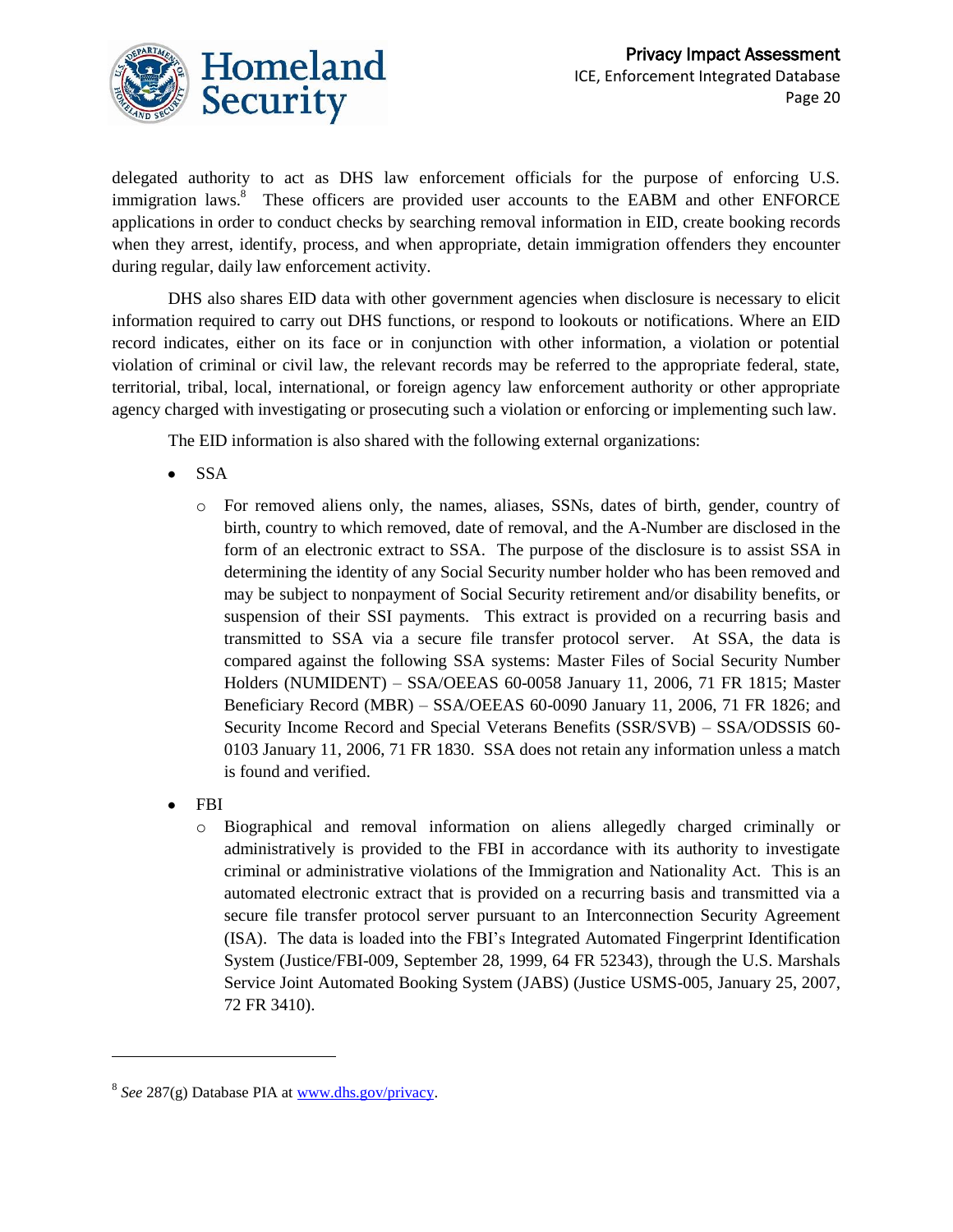- o Biographical and identifying information on subjects, including but not limited to A-Number, FBI number, fingerprint identification number, date of birth, race, citizenship, and sex to support the DNA sample collection process. (DNA samples and sequences are not stored in EID.)
- o To the FBI's National Information Check System (NICS) (Justice/FBI-018, November 25, 2008, 63 FR 65223). As required by 18 U.S.C. § 922(g) or (n), EID transfers biographical data to NICS on persons barred from purchasing firearms under the Brady Act. EID provides identifying information along with associated criminal activity on subjects. This information aids in determining whether to grant or deny a firearm license to an individual.
- o To the FBI's Foreign Terrorist Tracking Task Force (FTTTF) EID shares biographical, identifying, visa origin of citizenship, and removal information to support FTTTF terrorist prevention and investigation efforts.
- Department of State
	- o Biographical and removal information and notification relating to the cancellation of visas to support DOS visa issuance. This is an automated electronic extract that is provided on a recurring basis and transmitted via a secure file transfer protocol server. The data is loaded into the DOS's Consular Lookout and Support System (CLASS), Visa Records SORN, STATE-39 and Passport Records SORN, STATE-26.
- Department of Justice, Executive Office of Immigration and Review (EOIR)
	- o Information on active detentions is provided to support proper coordinating and scheduling of immigration hearings and removal proceedings. This is an automated electronic extract that is provided on a recurring basis and transmitted via a secure file transfer protocol server. The data is loaded into EOIR's Records and Management Information System.
- Foreign Embassies and Consulates
	- o Biographical information relating to aliens apprehended by DHS who are nationals of the country the embassy or consulate represents to comply with international treaties and agreements. This information is provided on an ad hoc basis in the form of electronic extracted information.
- **5.2 Is the sharing of personally identifiable information outside the Department compatible with the original collection? If so, is it covered by an appropriate routine use in a SORN? If so, please describe. If not, please describe under what legal mechanism the program or system is allowed to share the personally identifiable information outside of DHS.**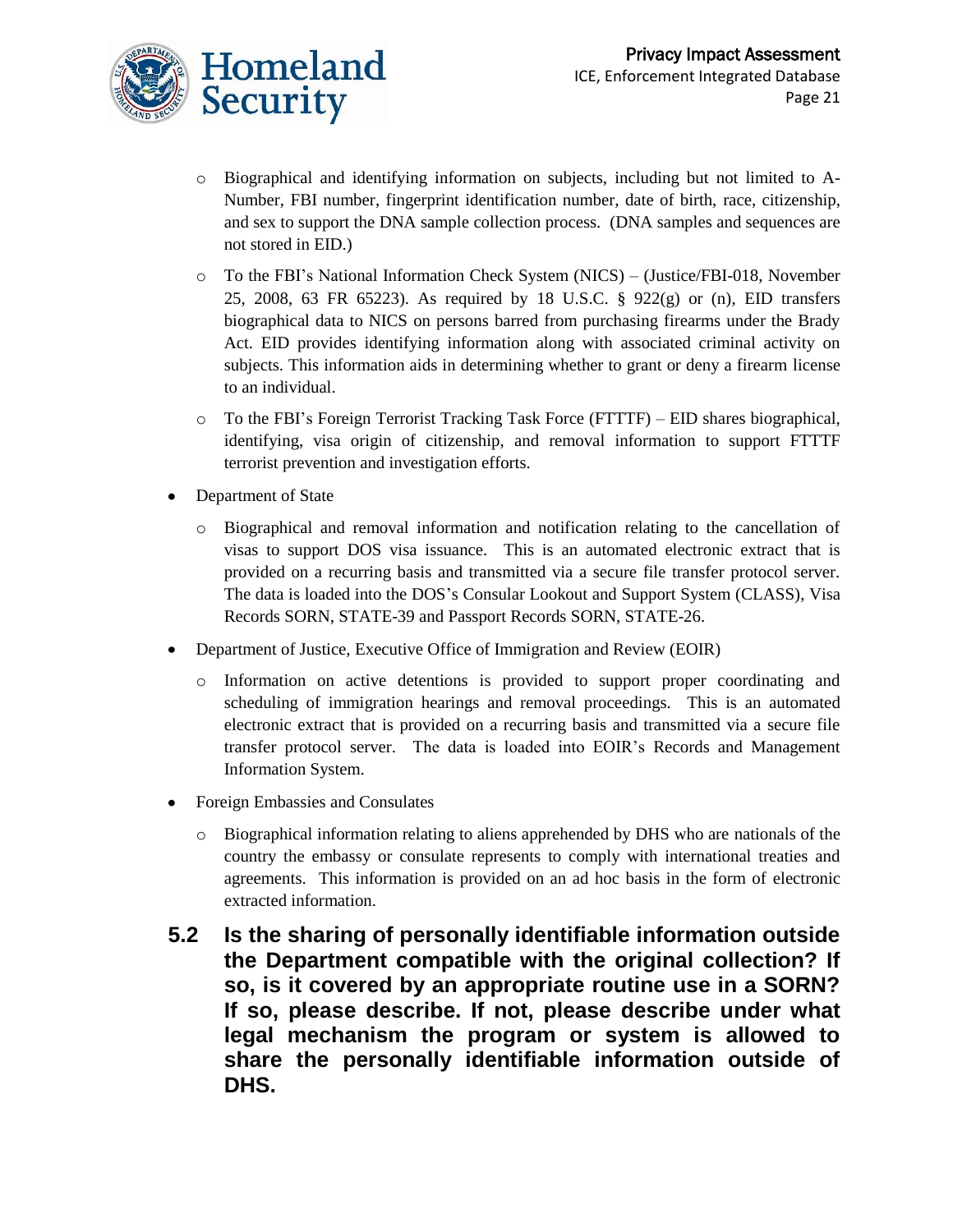

The sharing described above is compatible with the original purpose for collection, namely to conduct criminal law enforcement investigations and other enforcement activities, including the enforcement of U.S. immigration laws. All external sharing falls within the scope of published routine uses in the DHS/ICE-011 Immigration and Enforcement Operational Records (ENFORCE) System of Records. The ENFORCE SORN is being republished and updated concurrently with this PIA.

#### **5.3 How is the information shared outside the Department and what security measures safeguard its transmission?**

Information is generally transmitted manually or disclosed orally to external organizations on an ad hoc basis pursuant to a routine use defined in the ENFORCE SORN or in response to a request under section (b)(7) of the Privacy Act. External organizations do not have direct access to EID, meaning that external organizations do not have access through individual user accounts. External organizations secure EID information in accordance to the terms of information sharing agreements which include provisions for appropriate and adequate safeguarding of sensitive information.

Information transmitted electronically to certain external organizations is done through external interface connections in encrypted form, bounded by Interconnection Security Agreements and Memoranda of Understanding. Information shared via external interfaces is done routinely and shared in bulk. External partners that do not have the capability to exchange data through an automated process receive data via encrypted e-mail or encrypted DVD/CD via carrier service.

#### **5.4 Privacy Impact Analysis: Given the external sharing, explain the privacy risks identified and describe how they were mitigated.**

There is a potential risk of EID information being leaked, misused, or lost by the agencies with which DHS shares EID information. The EID information that DHS shares with an external entity is tailored to contain only information that is required by the requesting or receiving agency. In addition, access to EID data by interface from other agencies' databases is controlled by a user ID and password and requires a service level agreement between DHS and the other agency that defines requirements for network and interface security. The response provided in Question 1.7 is relevant to the risks relating to sharing EID information with external organizations.

# **Section 6.0 Notice**

*The following questions are directed at notice to the individual of the scope of information collected, the right to consent to uses of said information, and the right to decline to provide information.* 

#### **6.1 Was notice provided to the individual prior to collection of information?**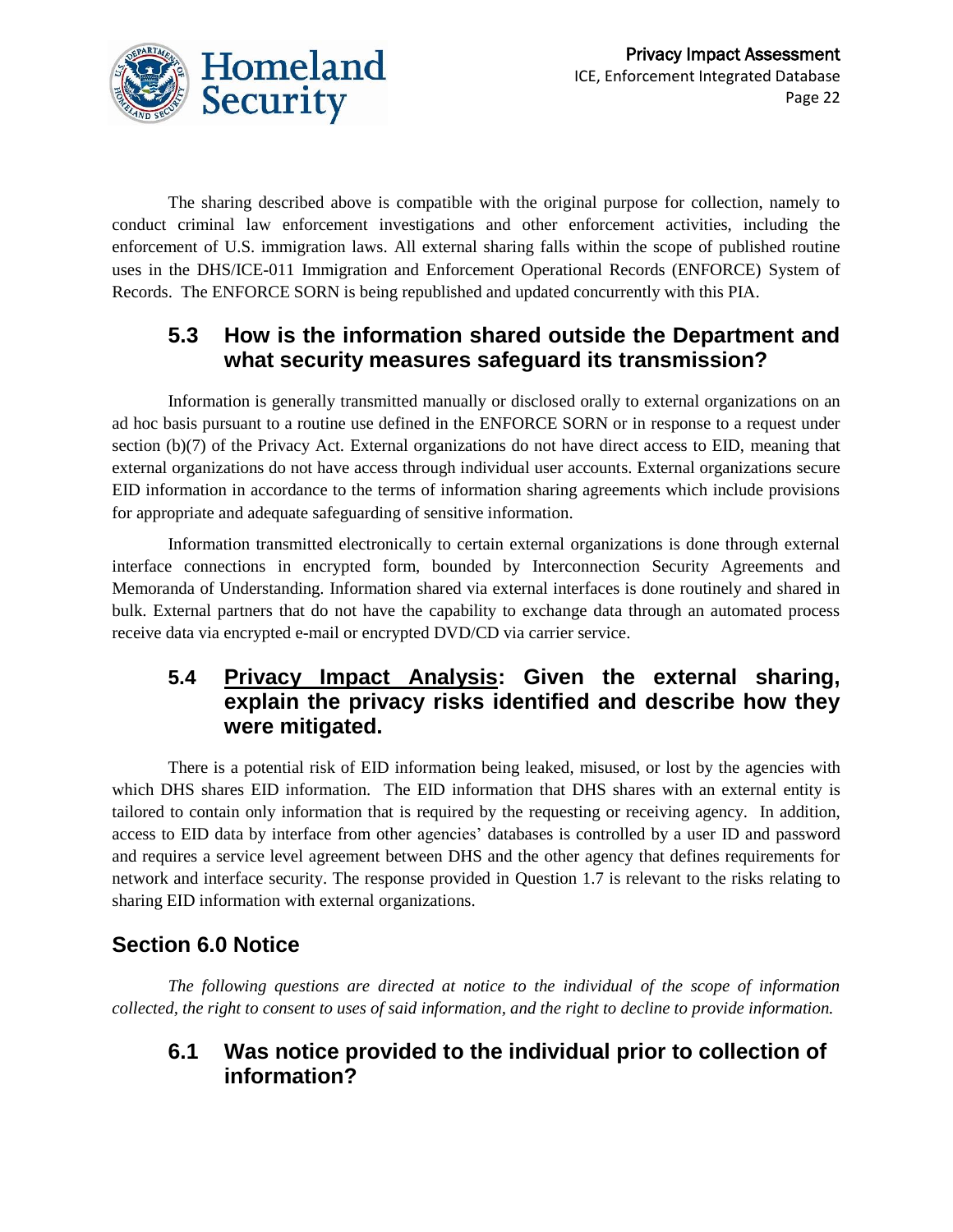

As noted above, some of the information in the EID is collected directly from a suspect after a criminal or administrative arrest. In such cases, the individual is advised in writing and orally of their right to refuse to provide information pursuant to the Fifth Amendment. With respect to information obtained from suspects or other individuals through government forms, such as immigration benefit applications, Privacy Act statements on those forms provide notice to the individual that their information may be shared with law enforcement entities.

During the course of a law enforcement investigation, it is not feasible to provide individuals who are interviewed as suspects, witnesses, or victims with any form of written notice regarding the collection of information, nor is such written notice required by the Privacy Act or other federal laws or policies. With the exception of authorized undercover operations, however, these individuals are aware they are being interviewed by a law enforcement officer and that their information is being collected for use in an investigation.

More generally, this PIA and the updated ENFORCE SORN (published concurrently with this PIA) serve as public notice of the EID and its related ENFORCE applications.

#### **6.2 Do individuals have the opportunity and/or right to decline to provide information?**

In most cases, because of the DHS law enforcement or immigration purposes for which the information is collected, opportunities to decline may be limited or nonexistent. Users may enter data during the course of a law enforcement activity or in support of other DHS proceedings, and it is the nature of the proceeding and the individual rights afforded to the subject by law that will determine the ability of a person to exercise the right to decline to provide information. In the case of administrative or criminal arrest, the individual is advised of his or her right to refuse to provide information pursuant to the Fifth Amendment. Other information is collected in application forms submitted to DHS to receive immigration or other benefits. In such cases, a Privacy Act notice is printed on the application form advising the applicant of any right they may have to decline to provide information.

## **6.3 Do individuals have the right to consent to particular uses of the information? If so, how does the individual exercise the right?**

In most cases, because of the DHS national security, law enforcement, immigration, or intelligence purposes for which the information is collected, no such consent exists. In the case of administrative or criminal arrest, when the individual is advised of his or her right to refuse to provide information pursuant to the Fifth Amendment, the notice of rights informs the individual that the information they provide will be used in proceedings against them. By providing information after receiving such a warning, the individual consents to any lawful use of the information. The only means by which the individual can withhold consent to any particular use of information is to refuse to provide the information.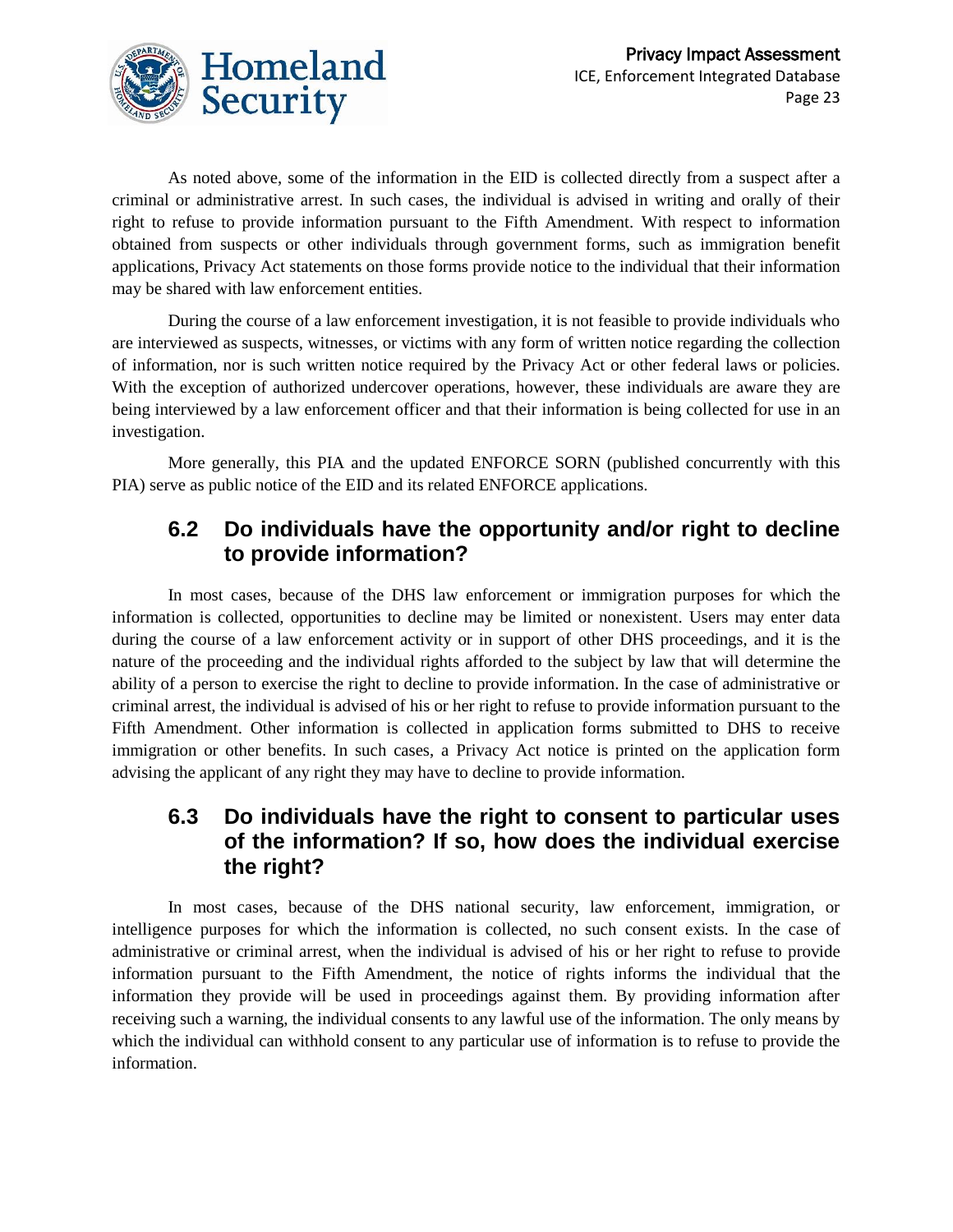

Information is collected in application forms submitted to DHS to receive immigration or other benefits. In such cases, a Privacy Act notice printed on the application form advises the applicant of the intended use of the information. Submitting the application constitutes an individual's exercise of the right to consent to use of the information.

As discussed in Question 1.5 above, it may be infeasible, or operationally inadvisable, to obtain consent of the individual before using information about him or her that is provided by another source.

#### **6.4 Privacy Impact Analysis: Describe how notice is provided to individuals, and how the risks associated with individuals being unaware of the collection are mitigated.**

Because the data stored in EID is used in support of systems where law enforcement or intelligence contexts apply, notice or the opportunity to consent to use would compromise the ability of the agencies to perform their missions and could put DHS personnel at risk. Thus, notice of collection and consent to specific uses are limited or not available in most cases for data stored in the EID; however, the methods of providing direct notice as appropriate to an individual are described in Section 6.1 above. There is a potential risk that an individual may not understand the notice. When necessary, the notice to an arrested person is provided in their native language through an interpreter or through written translation. There is a potential risk that false or misleading information about an individual may be provided by a source with malicious intent. This risk is mitigated by user training and standard operating procedures that emphasize the importance of verifying information prior to recording and using it.

A risk exists that the public is not aware of EID and the associated ENFORCE applications. This risk is mitigated by providing notice of the EID through this PIA and the ENFORCE SORN.

There is a countervailing risk that arises when an individual is notified that information is being collected about them by DHS for a law enforcement or intelligence purpose. The notification may cause the individual to flee or destroy or conceal evidence required by DHS, compromise the ability of DHS agencies to perform their missions, and could put DHS personnel and resources at risk of injury, death, loss, or destruction. In such cases, DHS will intentionally withhold notification to the individual until he or she is arrested or indicted.

# **Section 7.0 Access, Redress, and Correction**

*The following questions are directed at an individual's ability to ensure the accuracy of the information collected about them.*

# **7.1 What are the procedures that allow individuals to gain access to their information?**

DHS has exempted the ENFORCE system of records from access requirements pursuant to 5 U.S.C. § 552a(j) and (k). This is because access to the EID records could inform a subject of an actual or potential criminal, civil, or regulatory violation investigation or reveal investigative interest on the part of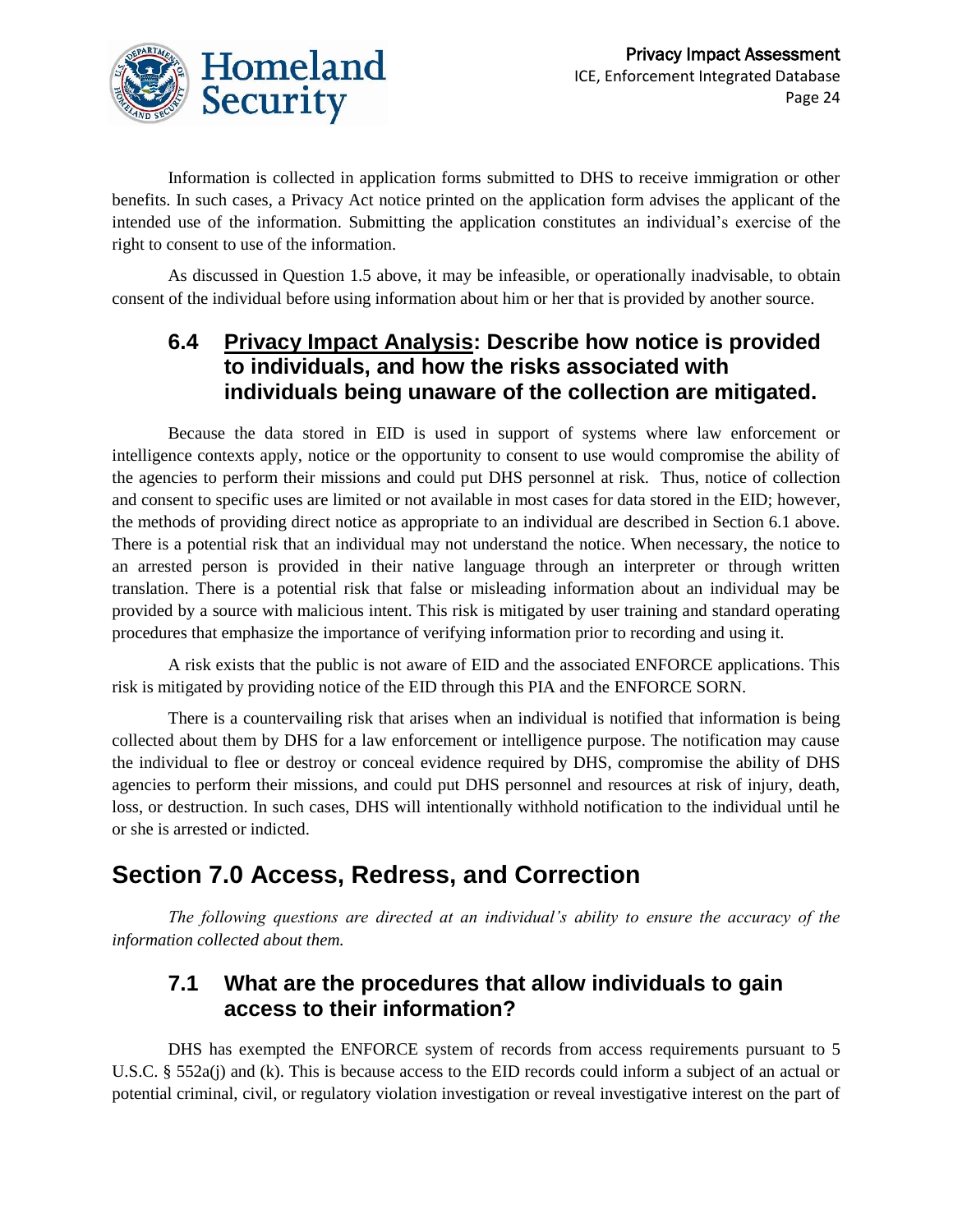

DHS or another agency. This could enable the individual who is the subject of a record to impede the investigation, to tamper with witnesses, destroy or conceal evidence, and flee to avoid detection or apprehension. In addition, permitting access to such information could disclose protected critical infrastructure information that could be detrimental to homeland security.

Individuals seeking notification of and access to any record contained in this system of records, or seeking to contest its content, may submit a request in writing to the component's FOIA Officer, whose contact information can be found at http://www.dhs.gov/foia under "contacts." If an individual believes more than one component maintains Privacy Act records concerning him or her the individual may submit the request to the Chief Privacy Officer, Department of Homeland Security, 245 Murray Drive, S.W., Building 410, STOP-0550, Washington, D.C. 20528. Requests for access will be reviewed on a case-by-case basis to ensure that the records meet the requirements set out by the Privacy Act as well as preserve the evidentiary value and integrity of DHS records.

Access to certain information, such as the particulars concerning an arrest or rights advisements that were provided contemporaneous to an arrest, will be provided to legal counsel and/or the individual where a lawful requirement to provide such information exists. In addition, most or all of the information collected by DHS may be disclosed to an individual pursuant to federal rules of civil or criminal procedure upon appropriate discovery order of a court.

## **7.2 What are the procedures for correcting inaccurate or erroneous information?**

DHS is exempting the ENFORCE system of records from record correction requirements pursuant to 5 U.S.C. § 552a(j) and (k). As discussed in Questions 1.5 and 7.1, DHS may determine that the evidentiary value of false information intentionally provided to DHS prevents the correction of a record, but may create a new record to reflect corrected information.

Individuals seeking notification of and access to any record contained in this system of records, or seeking to contest its content, may submit a request in writing to the component's FOIA Officer, whose contact information can be found at www.dhs.gov/foia under "contacts." If an individual believes more than one component maintains Privacy Act records concerning him or her the individual may submit the request to the Chief Privacy Officer, Department of Homeland Security, 245 Murray Drive, S.W., Building 410, STOP-0550, Washington, D.C. 20528. As noted above, DHS has exempted the system from record correction requirements generally; however, requests for correction of records will be reviewed on a case-by-case basis to ensure that the records meet the requirements set out by the Privacy Act and preserve the evidentiary value and integrity of DHS records.

In addition, an individual may challenge user mistakes and the errors or untruthfulness of a witness in the evidence and testimony presented in relevant criminal or civil proceedings. The individual may also petition a court to direct DHS to expunge or correct an error in an EID record.

#### **7.3 How are individuals notified of the procedures for correcting their information?**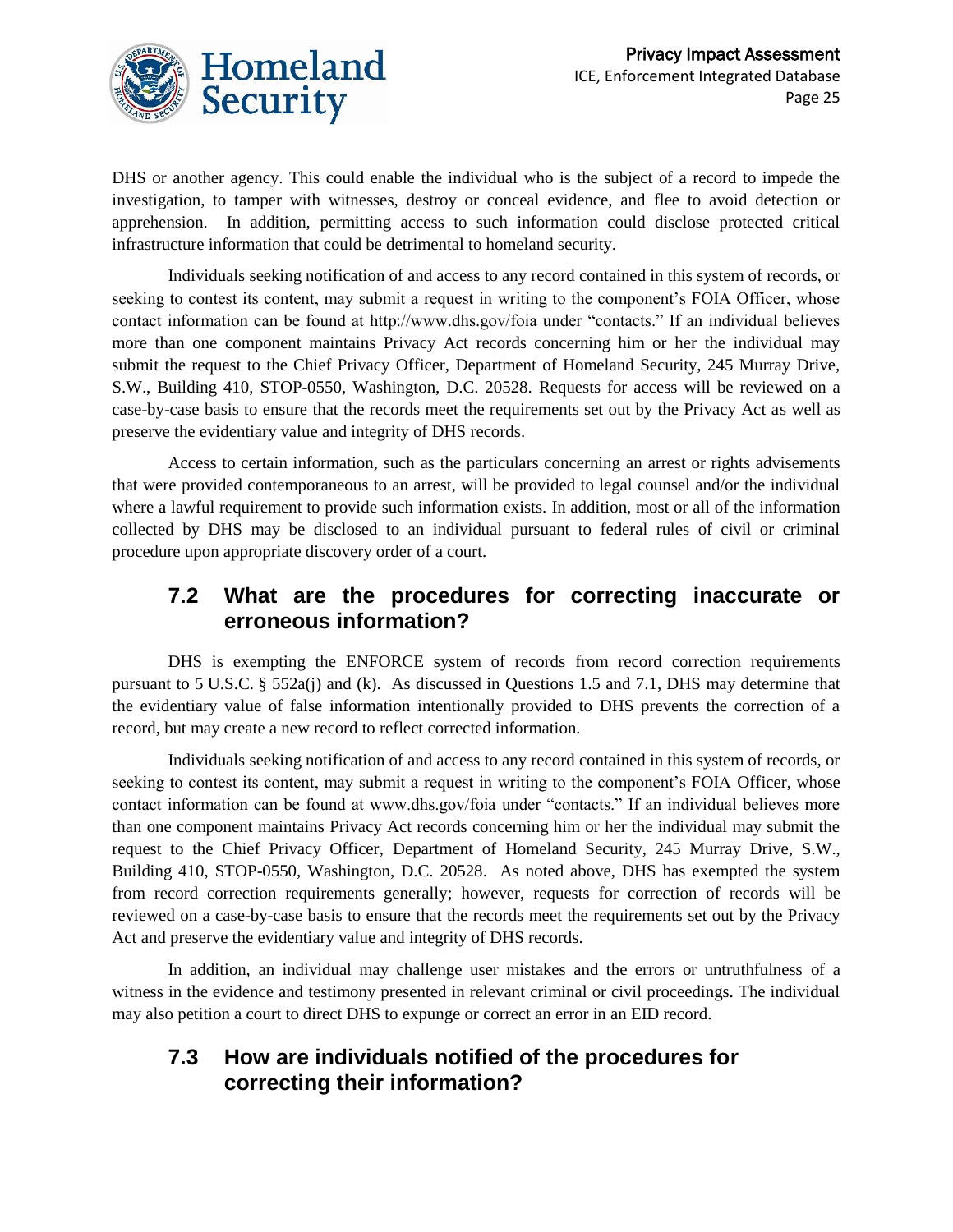

This PIA and the ENFORCE SORN (to be published concurrently with this PIA) serve as public notice of the access and record correction procedures. The notice informing a requester that he or she will be permitted access to review EID records will include notice of the procedures for requesting a correction of EID information.

## **7.4 If no formal redress is provided, what alternatives are available to the individual?**

If an individual is not satisfied with the response, he or she can appeal his or her case to the appropriate authority provided for in the Privacy Act. There may also be specific legal remedies available to the individual in the context of any criminal or immigration proceedings in which the individual is involved.

#### **7.5 Privacy Impact Analysis: Please discuss the privacy risks associated with the redress available to individuals and how those risks are mitigated.**

DHS personnel are the only persons with the ability to add, update, or delete EID data. They work with the individual under removal proceedings to insure that the data is correct and a case is adjudicated correctly.

There is a potential risk that a request for access or to correct information about an individual may be an attempt to determine whether DHS is aware of a threat to homeland security or an intended or ongoing crime or to eliminate information in DHS systems that relates to an as-yet-undiscovered threat or crime. This risk is mitigated by user training and standard operating procedures that emphasize the importance of fully reviewing all DHS information prior to granting access or agreeing to correct a record.

#### **Section 8.0 Technical Access and Security**

*The following questions are intended to describe technical safeguards and security measures.*

#### **8.1 What procedures are in place to determine which users may access the system and are they documented?**

User requests for access to EID must be approved in writing by a user's supervisor to ensure that access is appropriate and related to the individual's duties. A user request form (Form G-872) is completed and signed by the supervisor. The roles and privileges assigned to a particular user dependent on that user's job responsibilities. EID and the ENFORCE applications further restrict users' access to specific functions based on the role assigned them. ICE is currently revising UAM to define a number of user roles that are assigned to grant specific privileges to users based on their functions. The assigned user role determines what ENFORCE application(s) a user may access and whether a user has read-only access, report-only access, write privileges, or administrator privileges. Examples of the user roles include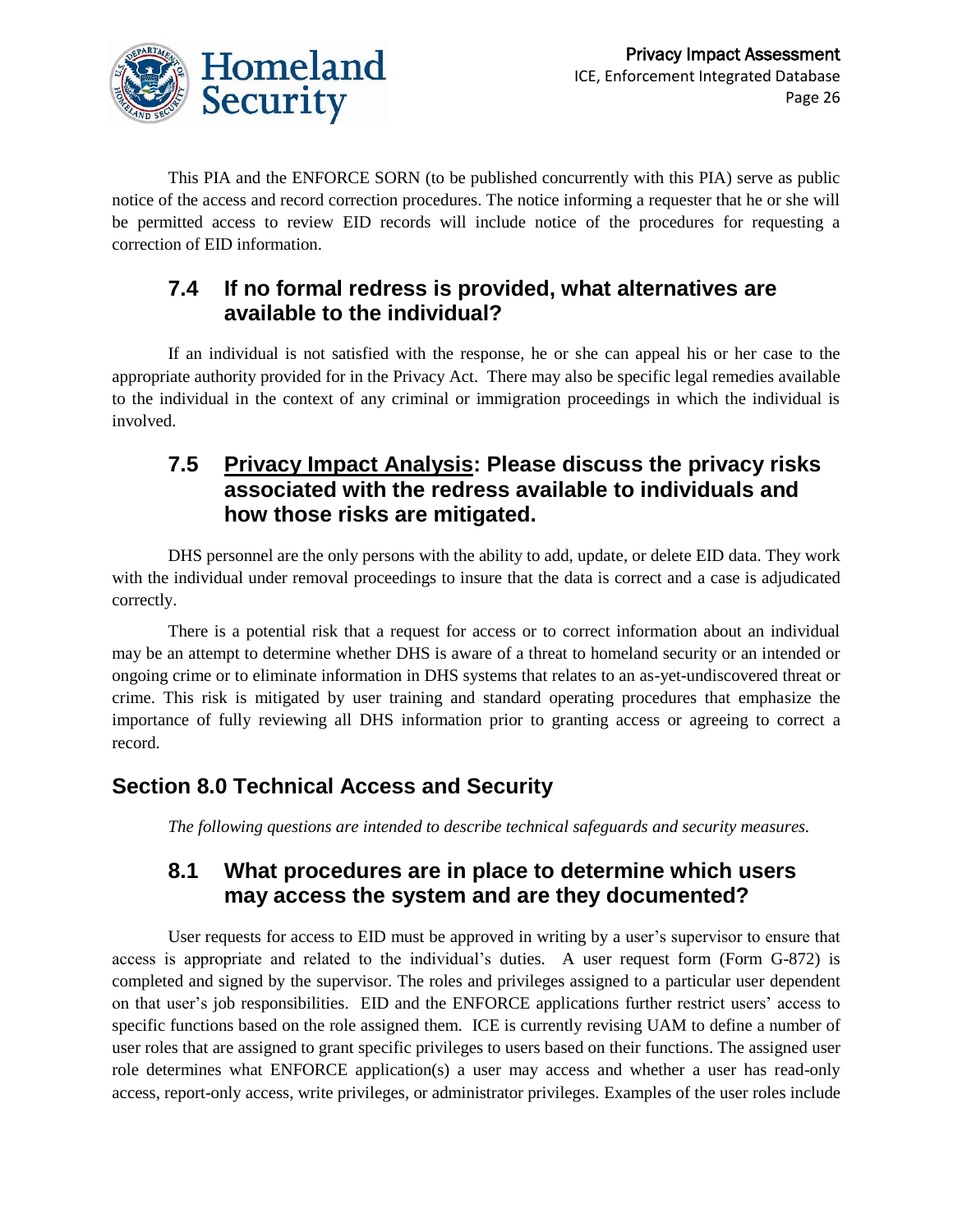

officer/agent users, booking-only users, supervisors, read-only users, data entry users, reports-only users, help desk users, and super users. The privilege to assign roles is limited to supervisors and network administrators only.

#### **8.2 Will Department contractors have access to the system?**

Yes, contractors have access to the system for purposes of IT development, operations, maintenance, and support. The contractor supervisor and relevant DHS program manager use Form G-872c to authorize initial access, similar to what they do for all other EID and ENFORCE users. All contractors undergo an extensive background check prior to being granted any user privileges.

## **8.3 Describe what privacy training is provided to users either generally or specifically relevant to the program or system?**

ICE provides all EID users with system-specific training during initial entry training on all ENFORCE modules, described in the Overview section. Additionally, all ICE employees and contractors are required to complete annual privacy and security training on securely handling sensitive information at the DHS and ICE level. Also, users are given mandatory computer security awareness training and must initially and every 90 days thereafter digitally sign a "Rules of Behavior" agreement, which includes provisions to protect sensitive information from disclosure to unauthorized individuals or groups.

#### **8.4 Has Certification & Accreditation been completed for the system or systems supporting the program?**

Yes. There are several C&As that cover the EID applications and systems described in this PIA. WebIDENT and EABM are covered within the same accreditation boundary, and were accredited on May 21, 2007. The EADM application interface with the EID-DM is a part of the EID-DM accreditation boundary, and was accredited on November 20, 2007. The EARM application and its interface with EID are covered independently and were accredited on July 17, 2008. UAM is covered under yet another accreditation boundary, which was accredited on August 24, 2007.

#### **8.5 What auditing measures and technical safeguards are in place to prevent misuse of data?**

The EID and ENFORCE applications secure data by complying with the requirements of DHS information technology security policy, particularly the DHS Information Technology (IT) Security Program Handbook for Sensitive Systems (Attachment A to DHS Management Directive 4300.1). This handbook establishes a comprehensive program to provide complete information security, including directives on roles and responsibilities, management policies, operational policies, technical controls, and application rules. ENFORCE is periodically evaluated to ensure that it complies with these security requirements. Technical safeguards include measures such as automatic session lockout after a period of inactivity, automatic account lockout after three failed logon attempts, strong password requirements, and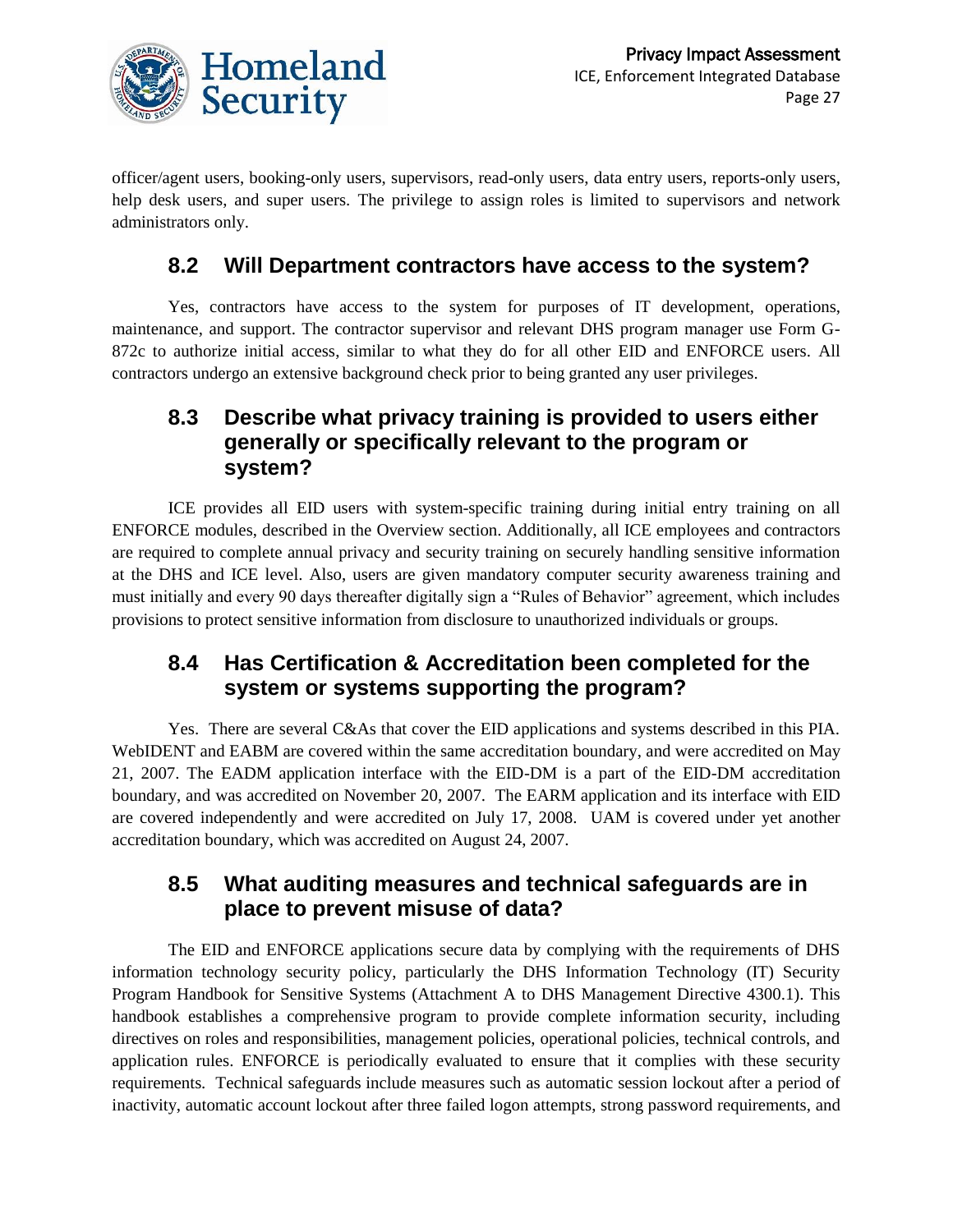

deployment of firewalls that protect network connections and prevent unauthorized access. Physical access is limited to authorized personnel and network security monitoring.

In addition, the ENFORCE applications have a robust set of access controls including role-based access and interfaces, which limit individuals' access to only the data to which they should have access. Access controls include the ability of certain users to apply ad-hoc security restrictions to particular records. Misuse of data in the EID is prevented or mitigated by maintaining audit trails—including, at a minimum, records created, modified and deleted—and by requiring that users conform to appropriate security and privacy policies, follow established rules of behavior, and be adequately trained regarding the security of the system. System administrators routinely review audit logs. All DHS agent/officer users' supervisors can randomly review audit trails to assess compliance with security and privacy policies, although there is no specific requirement to do so. Audit trails are reviewed by supervisors if misuse is alleged or suspected. A periodic audit and assessment of physical, technical, and administrative controls is performed to enhance accountability and data integrity.

#### **8.6 Privacy Impact Analysis: Given the sensitivity and scope of the information collected, as well as any information sharing conducted on the system, what privacy risks were identified and how do the security controls mitigate them?**

The risks that personal information will be accessed and used inappropriately are mitigated by the use of audit mechanisms that log and monitor user activity. Security training that discusses how to protect sensitive information also mitigates these risks. The assignment of roles to users to establish their access requirements, based on their functions and information needs, along with regular review of those roles, mitigates the risk that users will be able to access information that they are not authorized to access. Users have limited access that is established based on their roles. Users with direct access to EID information and ENFORCE applications are trained in the handling of personal information. DHS networks, EID database servers, and ENFORCE application servers are protected by firewalls, access controls, intrusion detection, and antivirus protection technologies to prevent unauthorized access to the EID and alternation or destruction of EID data. DHS has procedures in place to ensure that all information system resources including the EID and ENFORCE applications go through a system security certification and accreditation process that reviews those security mechanisms and procedures that are in place and ensures they are operating in accordance with established policy.

# **Section 9.0 Technology**

#### **9.1 What type of project is the program or system?**

The EID and ENFORCE applications are an operational IT project. EID and ENFORCE applications were originally developed for the former Immigration and Naturalization Service.